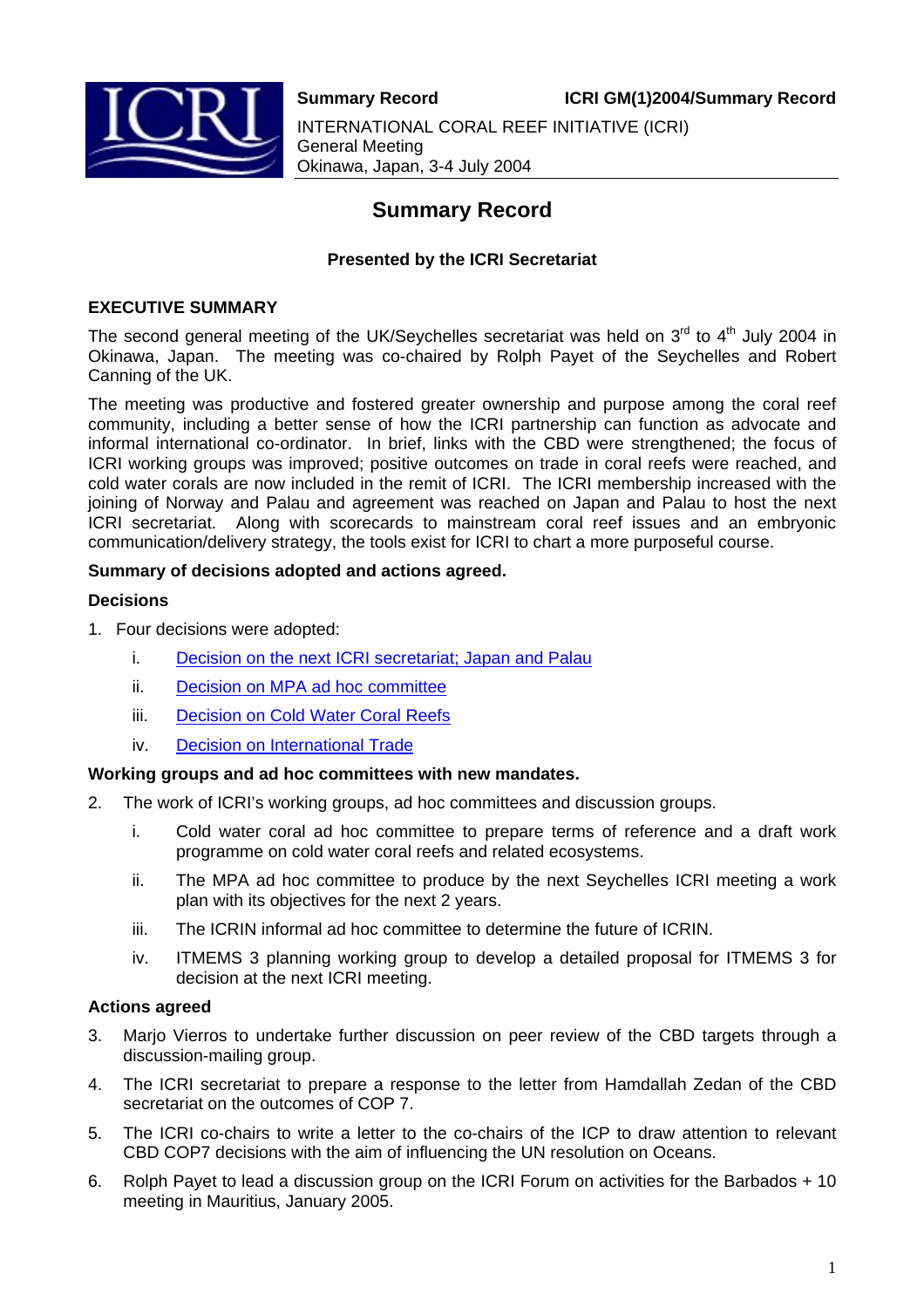- 7. France to consider and inform the organisers of the Barbados + 10 meeting and the ICRI secretariat of the possibility of presenting its initiative towards the protection and sustainable management of coral reefs in Small Islands States of the Pacific ocean, to the Barbados + 10 meeting.
- 8. The UK to establish the time scale for the FAO Code of Conduct on Responsible Fisheries review process.
- 9. Robert Baldi, Paul Holthus and Jamie Oliver to liase with Jock Campbell in order to prepare an ICRI position paper on the importance of coral reef fisheries to feed into the CCRF review process to be reported on at the next general meeting.
- 10. UNEP CRU to consider comments raised by ICRI in the revision of the proposed terms of reference on dredging in coral reef areas.
- 11. The "ICRAN Reefs for People" proposal and a cover note to be posted on the Forum until the 3rd September 2004 for members comments. The ICRI secretariat to compile views which will be used to moderate the negotiation of compromise between ICRAN partners.
- 12. Cold water coral ad hoc committee:
	- i. Current cold water coral ad hoc committee to be extended to include representatives from the UK, US, Norway and UNEP, with others invited to participate.
	- ii. Cold water coral ad hoc committee to prepare terms of reference and a draft work programme on cold-water coral reefs and related ecosystems for consideration by the next ICRI meeting
- 13. The UK to write a letter to their Overseas Territories to pilot test the ICRI scorecard.
- 14. The ICRI secretariat to consider financial support for the continuation of the ICRI Forum.
- 15. ITMEMS 3 planning working group to develop a detailed proposal for ITMEMS 3 for decision at the next ICRI meeting. Discussion to take place on the ICRI Forum.
- 16. Discussion on the ICRI Forum to establish a suitable date for the next ICRI General Meeting in the Seychelles and potential activities for the 10th Anniversary of the ICRI Call to Action and the Framework for Action.
- 17. ICRI secretariat to produce an ICRI brochure.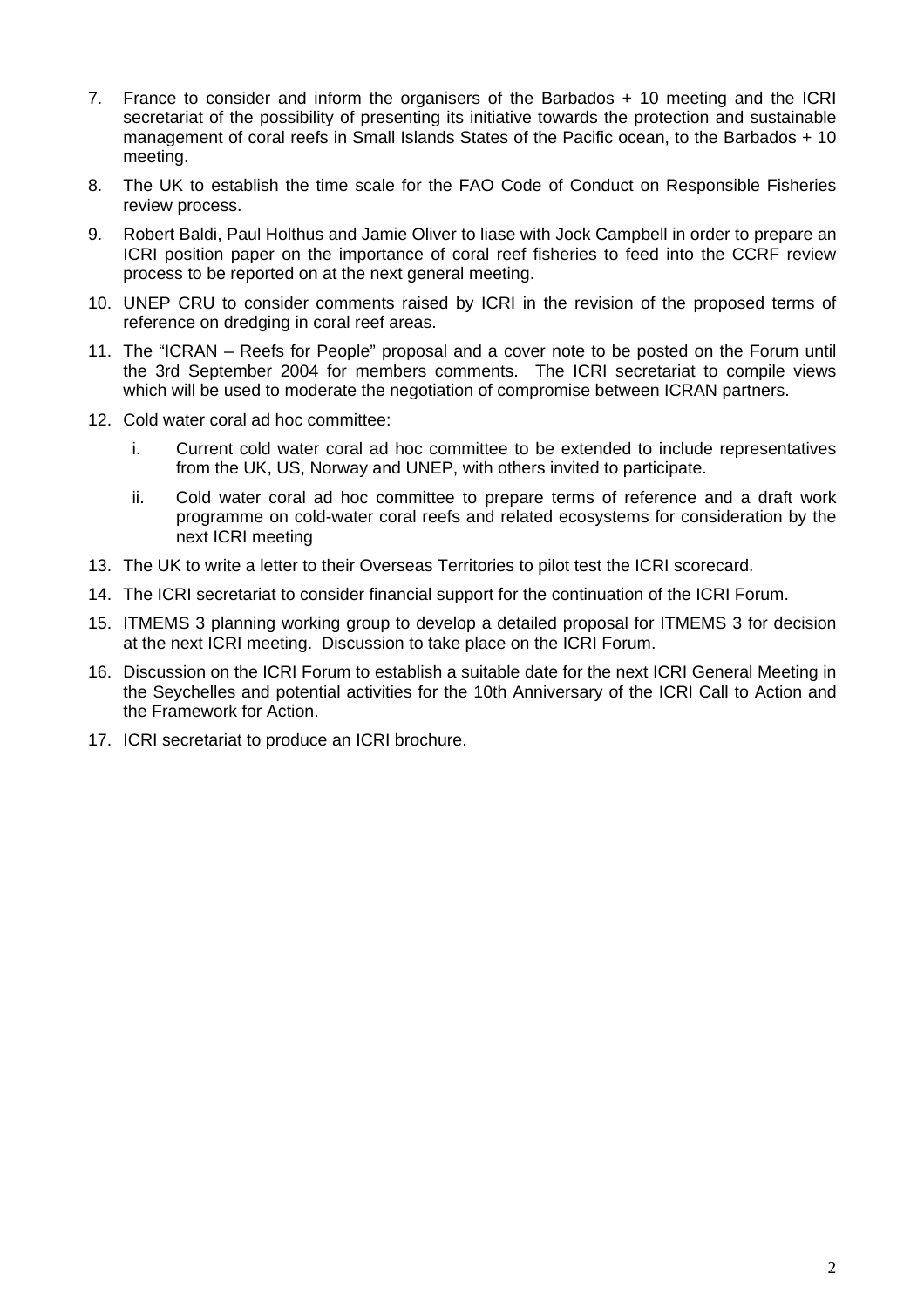# **CONTENTS**

Summary record

- Annex 1: [Agenda](http://www.icriforum.org/secretariat/cpc_oki_draft_agenda.html)
- Annex 2: [Decision on MPA ad hoc committee](http://www.icriforum.org/secretariat/okidoc/decision_MPA07_2004.pdf)
- Annex 3: [Decision on International Trade](http://www.icriforum.org/secretariat/okidoc/Decision_International_Trade07_2004.pdf).
- Annex 4: [Decision on Cold Water Coral Reefs](http://www.icriforum.org/secretariat/okidoc/Decision_Cold_water_corals07_2004.pdf)
- Annex 6: [List of participants](http://www.icriforum.org/secretariat/okidoc/list_participants07_2004.pdf)

### **1.0 - OPENING OF MEETING**

#### *1.1 - Invocation and opening remarks*

- 1. Daizaburo Kuroda of the Ministry of Environment Japan welcomed all participants to the second ICRI meeting of the UK/Seychelles secretariat. Reference was made to the Okinawa Declaration on Conservation and Restoration of Endangered Coral Reefs of the World. A copy can be found at [www.icriforum.org/secretariat/oki\\_declaration.html](http://www.icriforum.org/secretariat/oki_declaration.html)
- 2. Mr. Kuroda further pointed out that ICRI is in a unique position to actively promote the conservation of coral reefs. Japan was one of the nations which helped to establish ICRI and Japan has been involved in coral reef activities for many years, as well as being actively involved in GCRMN East Asian Node.
- 3. Finally, it was hoped that this meeting would provide outcomes that guide coral reef conservation worldwide.

### *1.2 - Adoption of the agenda*

4. The draft agenda of the meeting was adopted with minor changes.

#### **2.0 - MATTERS ARISING FROM THE LAST MEETING**

- 5. At the last ICRI general meeting in the Turks and Caicos Islands, November 2003, ICRI agreed to the continuity of the Marine Protected Area (MPA) working group. In Okinawa, the matter was brought to the meeting for further discussion.
- 6. A proposal was submitted to the meeting agreeing to continue the working group for a twoyear period. The aim would be to work out how ICRI can assist other fora and countries in taking forward MPA work, with a focus on coral reefs. The name of the group was changed to 'the MPA ad hoc committee' to be led by Robert Cudney of Mexico.
- 7. In conclusion:
	- i. The [Decision on MPA ad hoc committee](http://www.icriforum.org/secretariat/okidoc/decision_MPA07_2004.pdf) was accepted by ICRI.
	- ii. The MPA ad hoc committee will produce by the next ICRI meeting a work plan with its objectives including potential for collaboration with CBD and SIDS, and improving MPA management.

#### **3.0 - NEW ICRI MEMBERS AND WELCOME OF OBSERVERS**

Supporting documents: [Norway membership statement](http://www.icriforum.org/secretariat/okidoc/Norway_membership_statement.pdf) and [Palau request for membership](http://www.icriforum.org/secretariat/okidoc/Palau_membership_statement.pdf)

- 8. Norway attended its first ICRI meeting in TCI, November 2003, as an observer. In Okinawa, Mai Britt Knoph expressed Norway's interest in cold water coral reefs and tropical coral reefs. She extended Norway's support for ICRI policy documents i.e. the Call to Action and the Framework for Action and expressed Norway's wish to join ICRI.
- 9. Joel Miles from Palau conveyed the regret of Youlsau Bells who could not attend the meeting due to illness. Joel noted the support of Palau to ICRI's Call to Action and the Framework for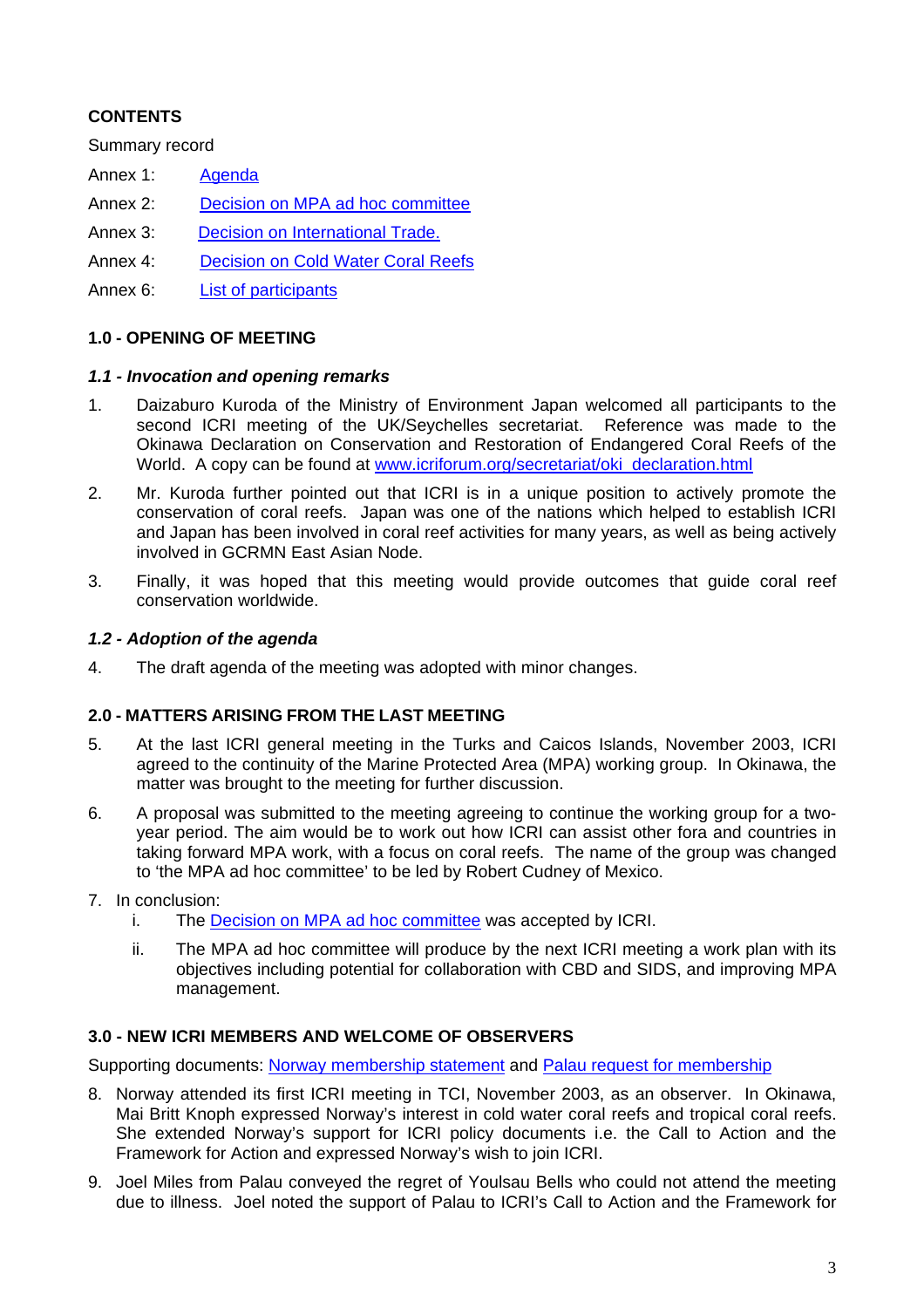Action. Palau intends to take an expanded international role in the protection of coral reefs and respectfully requested membership in ICRI.

10. In conclusion the meeting accepted Norway and Palau as new ICRI members. Both Mai Britt Knoph and Joel Miles thanked ICRI for accepting their membership.

# **4.0 - REPORT FROM THE ICRI SECRETARIAT**

#### *4.1 – Update of ICRI Secretariat activities since November 2003*

Supporting document: [ICRI GM \(1\) 2004/4.1/Inf](http://www.icriforum.org/secretariat/okidoc/41_ICRI_Activities.pdf)

11. Elvina Henriette of the Designated Administrative Representative of ICRI (UNEP-WCMC) provided an overview of the secretariat's activities since November 2003. Further information can be found in the supporting document.

#### *4.2 - Report of progress on small grant projects*

12. An update on the small grant projects funded by the UK was given. Work had begun on all three projects and interim reports on progress would be posted on the Forum. The projects are scheduled for completion by the time of the next ICRI general meeting in the Seychelles, when full reports would be made.

#### *4.2 – ICRI News – the ICRI Newsletter*

Supporting document: [Presentation](http://www.icriforum.org/secretariat/okidoc/ICRI_news_ppt.ppt)

- 13. At the last ICRI meeting in TCI a small working group consisting of A. Paterson, R. Baldi and F. Staub, was formed to investigate the feasibility of producing an ICRI newsletter to communicate the ICRI message.
- 14. The first issue of the newsletter was launched in [March 2004](http://www.icriforum.org/newsletter/newsletter.html), and the second one in [June](http://www.icriforum.org/newsletter/icrinews2.html) [2004](http://www.icriforum.org/newsletter/icrinews2.html). They were distributed by e-mail to all ICRI Forum users, the Coral list, the Caribbean coral reef mailing list, the World Bank ICZM mailing list and to all NOAA staff. Several partner websites such as ICRAN, IUCN and ICRIN have linked to the ICRI newsletter. Copies are available on the ICRI Forum.
- 15. Members were requested to:
	- i. Provide information for the ICRI newsletter. Items for the third edition should sent to the ICRI newsletter team at [newsletter@icriforum.org](mailto:newsletter@icriforum.org) by the  $27<sup>th</sup>$  August.
	- ii. To help in the distribution of the newsletter.
- 16. In conclusion:
	- i. The number of hits on the ICRI Forum doubled ever since the introduction of the newsletter.
	- ii. There has been a relatively limited electronic distribution of the newsletter and the option of distributing hard copies of the newsletter is not a viable due to funding.
	- iii. ICRI requested members to submit news from the regions and to make suggestions on special topics for the rest of the year. The output of the  $10<sup>th</sup> ICRS$  will be included in the next issue of the newsletter.
	- iv. Rolph Payet will submit an article on small island states and coral reefs from the Seychelles for the next issue.

#### *4.3 – Proposal for the 2005-2007 Secretariat*

Supporting document: [ICRI GM \(1\) 2004/4.3/1](http://www.icriforum.org/secretariat/okidoc/43_Japan_secretariat.pdf)

17. A proposal was received from the Governments of Japan & the Republic of Palau for hosting the next ICRI secretariat.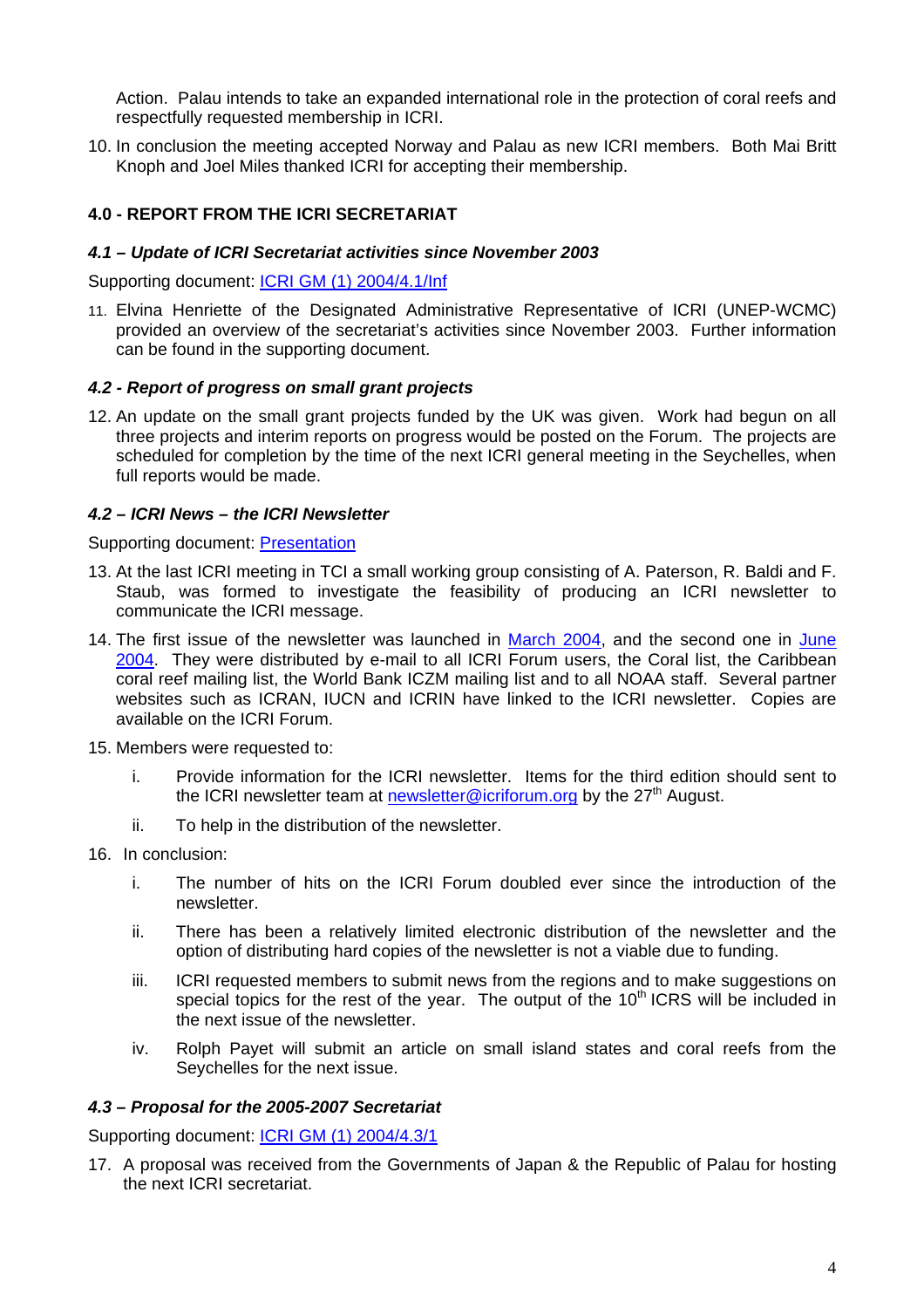- 18. Mr. Daizabura Kuroda of Japan expressed his government's appreciation of the UK, Seychelles, USA, Australia, France, Sweden and the Philippines contribution in hosting the ICRI secretariat over the last decade. Japan offered to serve as the secretariat from July 2005 to June 2007 and welcomed Palau to co-host the secretariat.
- 19. Joel Miles on behalf of the President of the Republic of Palau expressed that Palau is very honoured to be considered for this prestigious opportunity to co-host the secretariat with Japan and accepted the government of Japan's invitation.
- 20. In conclusion, the proposal from the Government of Japan and the Government of the Republic of Palau to co-host the ICRI secretariat from July 2005 until June 2007 was accepted by ICRI and congratulation was extended to both governments.

### *4.4 – Announcement/ introduction of ICRAN Committee decision for consideration by ICRI members*

21. Discussion on this item can be found under agenda item 9.1.

### **5.0 - REGIONAL ACTIVITIES**

#### *5.1 – Regional Sustainable Tourism/ Fisheries*

22. There was no presentation on this issue. However, the co-chair expressed the need to keep this item on ICRI agenda, as it is an important area that deserves attention.

#### *5.2 – South Pacific Coral Reef Initiative*

Supporting document: [Presentation](http://www.icriforum.org/secretariat/okidoc/AFD_CRISP.ppt)

- 23. The AFD (Agence Française de Développement) and FEEM (French GEF) initiative for the coral reefs in the South Pacific (CRISP) has as primary objective to 'support the protection and management of coral reefs for sustainable development in the South Pacific'. CRISP work is being undertaken in partnership with various organisations such as WWF, Conservation International, ICRAN, SPREP, WorldFish Centre and IFRECOR.
- 24. CRISP is focussing on three components including marine protected areas, knowledge management, economic value of reef ecosystems and overall CRISP coordination. On a geographical scale CRISP work encompasses more than ten island states and three French Overseas Territories.
- 25. In conclusion, the presentation was well received by the participants.

#### **6.0 - ENGAGEMENT WITH OTHER PROCESSES**

#### *6.1 – Outcomes of CBD and future interactions– including Coral Bleaching/ Cold water corals*

Supporting document: [ICRI Agenda Item 6.1](http://www.icriforum.org/secretariat/okidoc/61_CBD.pdf) and [Presentation](http://www.icriforum.org/secretariat/okidoc/CBD_ICRI.ppt)

- 26. The seventh meeting of the Conference of the Parties (COP 7) to the Convention on Biological Diversity (CBD) was held in Kuala Lumpur, Malaysia,  $9^{th} - 20^{th}$  February 2004. Thirty-six decisions were adopted which are available at the following website <http://www.biodiv.org/decisions/>
- 27. The results of COP 7 included:
	- i. New decisions and guidance on marine and coastal protected areas.
	- ii. A new work plan on coral bleaching, to which ICRI provided a lot of input.
	- iii. Recognition of the need to protect high seas biodiversity, including cold water corals/seamount ecosystems.
- 28. The CBD COP 7 recognised the importance of the on-going collaboration between ICRI and the CBD by taking note with appreciation of the joint ICRI/SCBD information document, which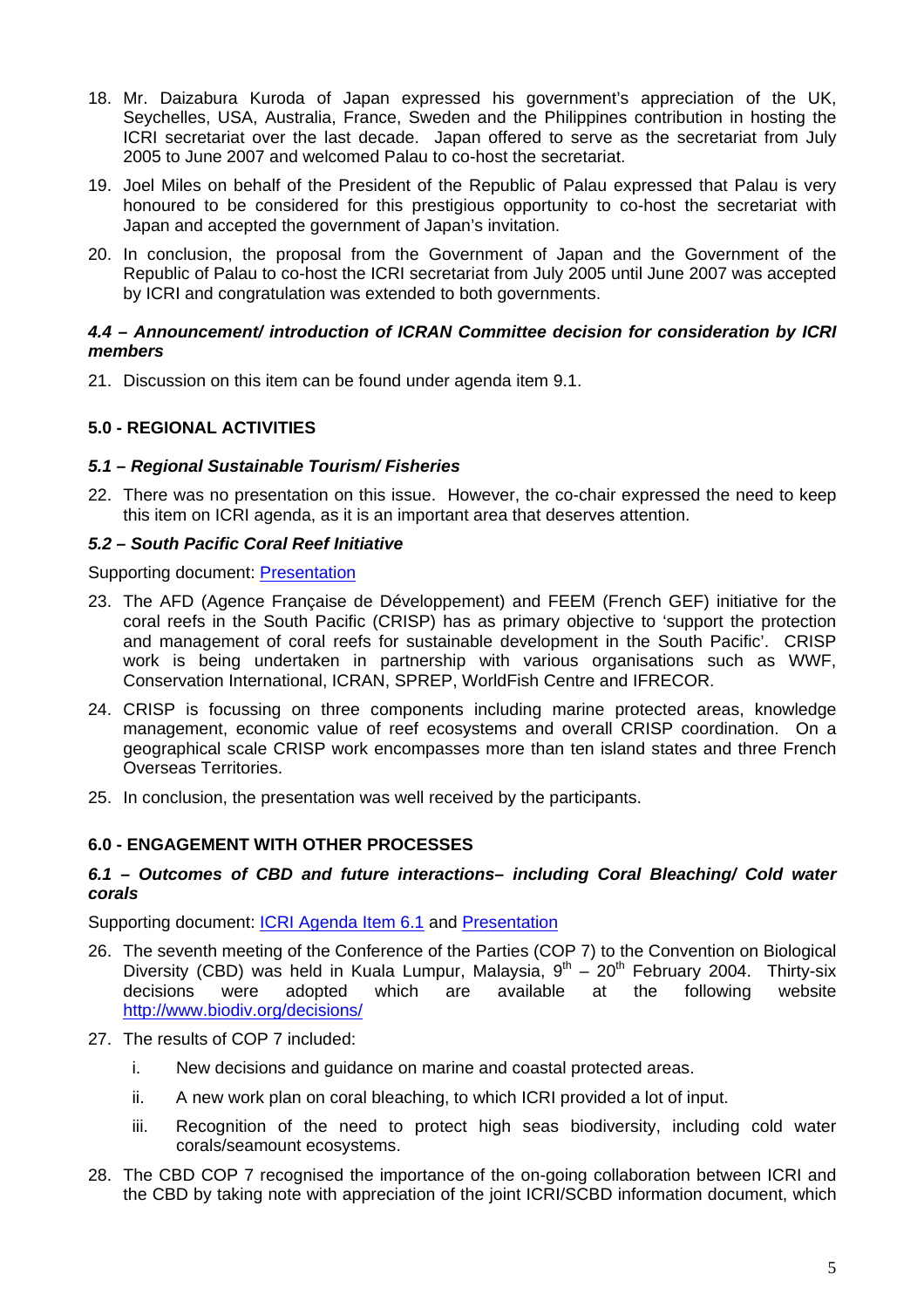presents the ICRI resolutions on Small Island States and cold water coral reefs. Rolph Payet represented ICRI at CBD COP 7.

- 29. The meeting was informed of the peer review of CBD targets on marine and coastal biodiversity.
- 30. In discussion the following points were raised:
	- i. Members were satisfied that the partnership between CBD and ICRI has been strengthened and that there are a lot of consistencies between the work of the CBD & ICRI. However, there is a need to broaden funding for regional country-based projects that can support a span of activities.
	- ii. There is a proposal under the CBD to address peer review of CBD targets on marine and coastal targets. A draft of the proposal will be circulated to all ICRI members. A discussion (mailing) list will be set up for further discussion within the ICRI community.
	- iii. Members were urged to participate in the process of the ad hoc technical expert group on islands under the CBD of which the focus will be on vulnerability of islands.
	- iv. Intervention at the political level for better management of coral reef ecosystems was also raised as an important issue.
	- v. Congratulation was extended to ICRI member countries for their contribution and progress made in MPAs and for substantial discussions and presentations on marine issues at the 10th ICRS.
- 31. In conclusion, a discussion-mailing group led by Marjo Vierros will be set up for further discussion on the peer review of the CBD targets. This will take place on the ICRI Forum.

#### *The CBD letter*

- 32. The chair introduced a letter from the Hamdallah Zedan of the CBD secretariat to inform ICRI on the outcomes of CBD COP 7 and to ask for collaborations and assistance from ICRI in the process. The chair invited comments from members on ICRI's contribution to the letter.
- 33. In conclusion, the ICRI secretariat will prepare a draft response to the letter. This will be posted on the ICRI Forum for comments prior to being sent.

#### *6.2 – Outcomes of the ICP UNICPOLOS meeting*

- 34. The 5<sup>th</sup> Meeting of the United Nations Open-ended Informal Consultative Process on Oceans and the Law of the Sea (UNICPOLOS) in New York, took place on the  $7<sup>th</sup> - 11<sup>th</sup>$  June 2004.
- 35. The meeting was on new sustainable uses of the oceans including conservation and management of the biological diversity of the seabed in areas beyond national jurisdiction.
- 36. A workshop on the Global Marine Assessment was also held during the meeting.
- 37. In discussion the following points were raised:
	- i. As the CBD calls for urgent actions to protect marine biodiversity, it would be appropriate for ICRI to echo and support the CBD positions at UNICPOLOS.
	- ii. Members were encouraged to look at UNICPOLOS outcomes.
- 38. In conclusion, the ICRI co-chairs will write a letter to the ICP co-chairs to draw attention inter alia relevant CBD COP7 decisions, ICP outcomes and the role of ICRI in protecting vulnerable biodiversity. The aim will be to influence the UN Oceans resolution so that it reflects the combined, key elements of the CBD COP and ICP outcomes.

#### *6.3 – WW2BW outcomes of Miami, March 2004*

39. The White Water to Blue Water (WW2BW) partnership initiative convened a conference in Miami,  $21^{st} - 24^{th}$  March 2004. The WW2BW Partnership Conference, developed nearly 100 partnerships and drew more than 700 participants representing more than 30 countries. The WW2BW process and outcomes in the Caribbean may serve as a blueprint for future analogous efforts in Africa and the South Pacific.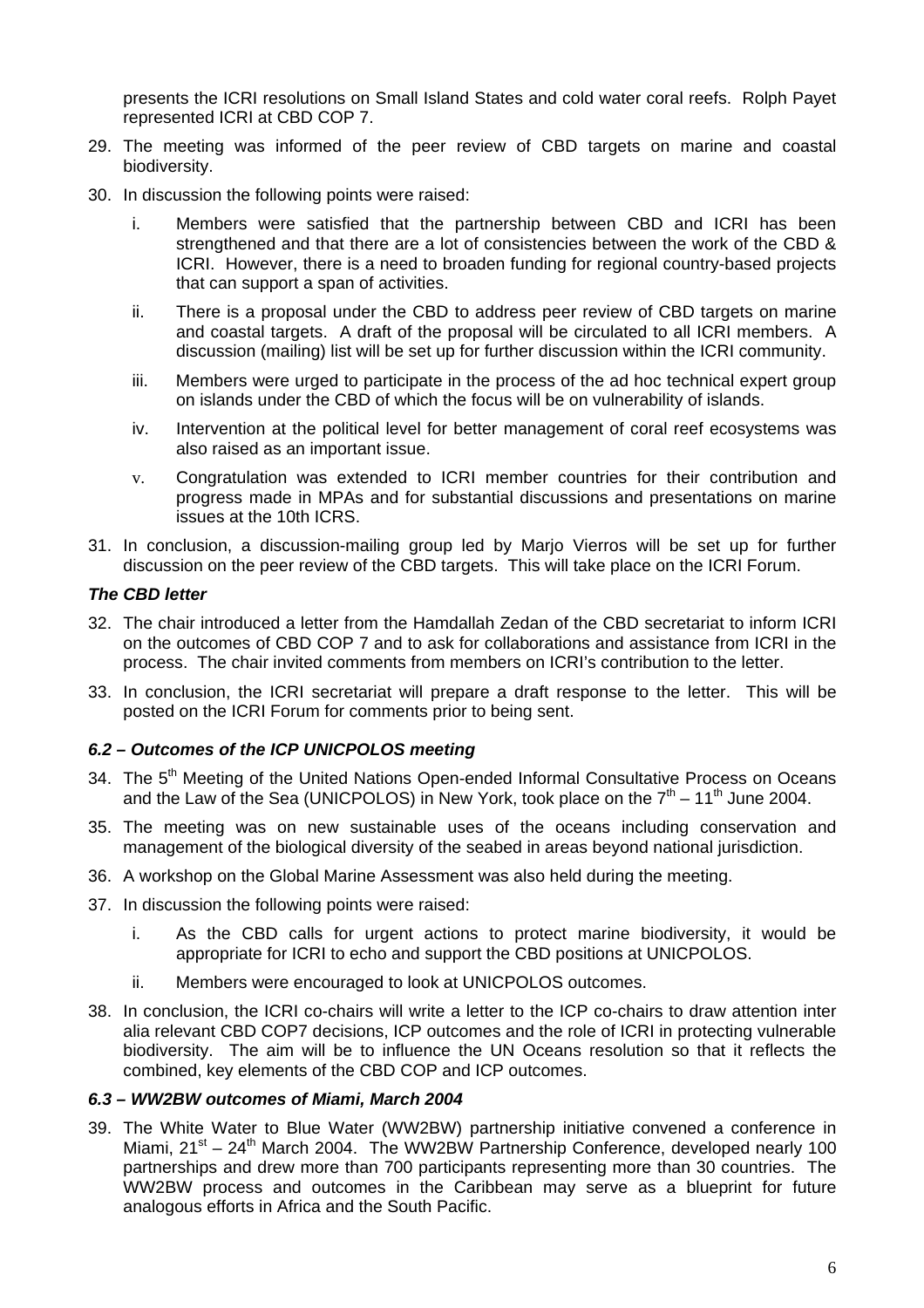- 40. More information is found on the WW2BW website ([www.ww2bw.org\)](http://www.ww2bw.org/) and the ICRI [newsletter](http://www.icriforum.org/newsletter/icrinews2.html)  [of June 2004](http://www.icriforum.org/newsletter/icrinews2.html) respectively.
- 41. In discussion the following points were raised:
	- i. The meeting was informed of the ICRAN Mesoamerican Reef Alliance Project which was one of the major contributions to WW2BW.
	- ii. IUCN was also involved in WW2BW where the resilience toolkit was launched.
	- iii. UNEP was represented at WW2BW by members from GPA and the UNEP CEP. The Coral Reef Unit at UNEP-WCMC commissioned two documentaries on the land-based pollution and impact on marine environment. The documentaries were produced in close collaboration with ICRAN and its sites, particularly Vietnam and Fiji. These were screened on BBC World.

#### *6.4 – Update on the SIDS Barbados +10 Process*

- 42. Since a number of activities are being implemented, there is no need for a new action plan, but there is a need to identify key emerging issues to be addressed in the future.
- 43. The SIDS resolution adopted by ICRI at TCI in November 2003 was incorporated into the coastal and marine, and biodiversity sections (paragraph 87) of the text. Hence, there is now a paragraph tackling coral reefs and SIDS.
- 44. The Barbados + 10 meeting in Mauritius has been postponed to January 2005.
- 45. In discussion the following points were raised:
	- i. There was a proposal to form a discussion group to prepare guidance on possible ICRI side events and PR materials for Barbados + 10.
	- $ii.$  There were fears that coral reefs might drop off the Barbados  $+10$  agenda. Thus, members were called upon to support initiatives to strengthen interest in coral reef issues at Barbados + 10, but also for them to encourage their governments and stakeholders to keep an interest in coral reef issues.
- 46. In conclusion**,** the following actions were agreed:
	- i. Rolph Payet to convene a discussion on the ICRI Forum on
		- (a) Possible ICRI side events at Barbados + 10.
		- (b) Discussion on a ministerial event at Barbados + 10.
		- (c) The type and level of information materials at Barbados + 10 to raise awareness of importance of coral reefs, and also get other SIDS interested in ICRI.
	- ii. France to consider and inform the organisers of the Barbados + 10 and the ICRI secretariat of the possibility of presenting its initiative towards the protection and sustainable management of coral reefs in Small Islands States of the Pacific ocean, to the Barbados + 10 meeting.

### *6.5 – Output of the ICRS Meeting*

- 47. On behalf of the local organising committee, Makoto Tuchiya, the chairman of ICRS organising Committee thanked all for participating at the 10<sup>th</sup> ICRS.
- 48. The 10th ICRS received around 1400 participants from about 90 countries. There were 1400 presentations including posters. The [Okinawa declaration](http://www.icriforum.org/secretariat/oki_declaration.html) was also adopted at the meeting.
- 49. Mr. Tuchiya expressed the need for better cooperation between JCRS and ICRI for improved management and conservation of reefs in Japan.
- 50. In discussion, the following points were raised:
	- i. The meeting thanked the ICRS organising committee and all other organisations involved.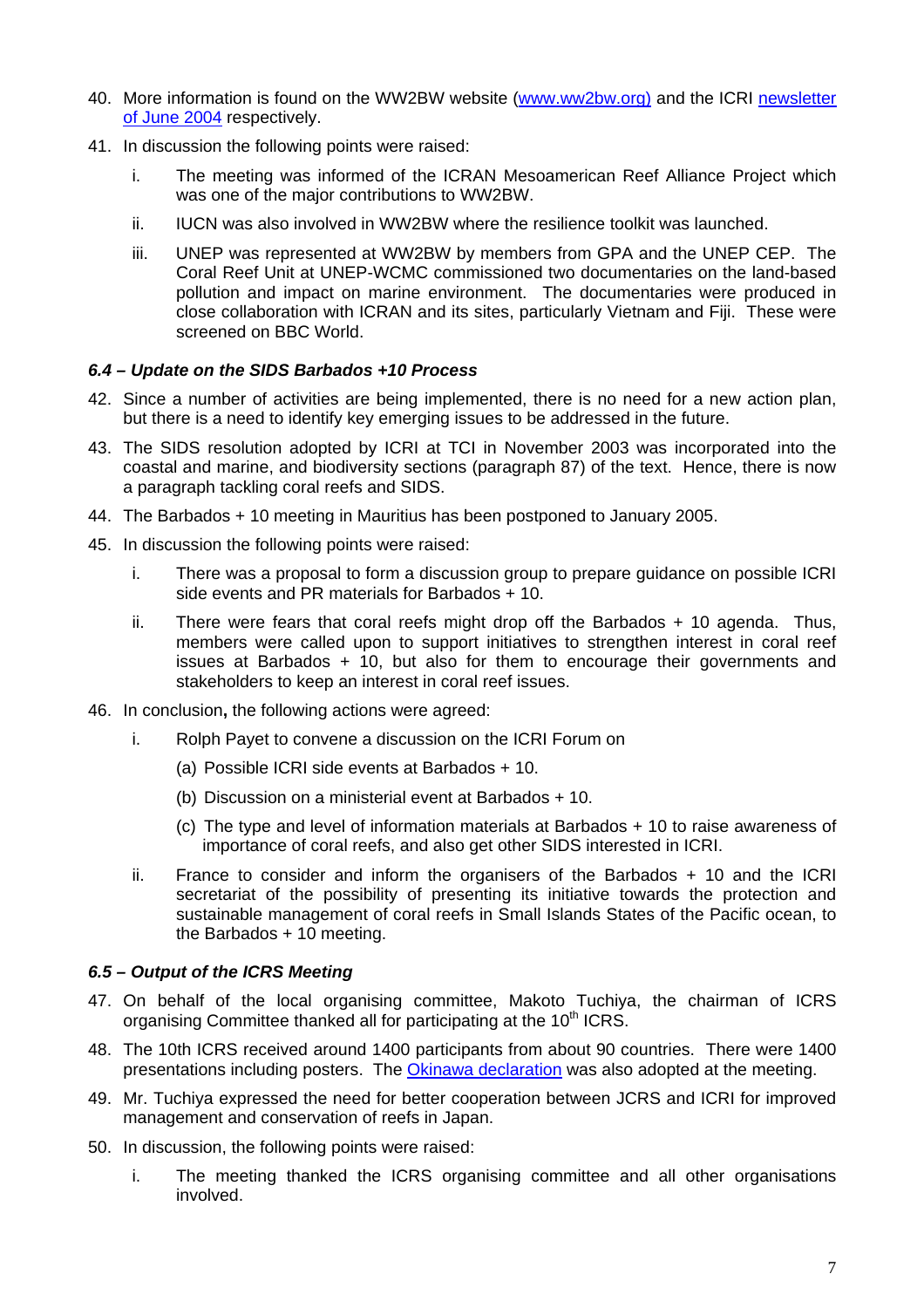- ii. Reference was made to the ICRI booth, which was successful in attracting participants to the activities of ICRI and its achievements.
- iii. The ICRI special session unfortunately received little participation especially from scientist, which shows the big divide between scientist and policy makers.
- iv. ICRI plenary sessions at ICRS and invitations of ICRS members and organising committee to ICRI general meetings should continue.

# **7.0 - EMERGING ISSUES**

### *7.1 - ICRI Publication "Status of Coral Reefs of the World: 2004"*

Supporting Document: [ICRI GM \(1\)2004/7.1](http://www.icriforum.org/secretariat/okidoc/71_Status_2004.pdf) 

- 51. The Global Coral Reef Monitoring Network (GCRMN) "Status of the Coral Reefs 2004" report will be released in late November at the World Conservation Congress. The report is seen as ICRI's main, current communication tool. Its success depends on timely reporting from regional nodes and networks and additional resources.
- 52. In conclusion:
	- i. ICRI partners were requested to assist in the production of the report by contributing materials to the initial chapters, by assisting the 80 countries and nodes to produce their reports, and by assisting with funding or the search for funding for the publication.
	- ii. Members were asked to aid distribution of the publication and publicity including media coverage to ensure that the intended audiences of governments, agency officials, policy makers and the public are reached.
	- iii. An Executive Summary of the "Status of Coral Reefs of the World, 2004" will be translated and published for dissemination at the Mauritius, Barbados +10 meeting in January 2005. ICRI members were asked to assist in the translation into as many languages represented at this meeting as possible.

# *7.2 – FAO Code of Conduct for Responsible Fisheries (CCRF) + 10 Review*

Supporting Document: [ICRI GM \(1\)2004/7.2](http://www.icriforum.org/secretariat/okidoc/72_FAO_code_conduct.pdf)

- 53. FAO's Code of Conduct is due for review in 2005. The Code offers the opportunity to be a major tool for the sustainable and equitable management and development of reef ecosystems, but the lack of explicit reference to reefs combined with the lack of guidance on how to deal with the specific an urgent threats to the reef ecosystem, limits the effectiveness of that role.
- 54. In conclusion:
	- i. ICRI agreed to take this issue forward to ensure that coral reef interests are factored in the Code of Conduct.
	- ii. The UK (Robert Baldi) to establish the time scale for the CCRF review process and assess if it is possible for ICRI to establish a position for agreement at the next ICRI General Meeting.
	- iii. Robert Baldi, Paul Holthus and Jamie Oliver to liase with Jock Campbell to prepare an ICRI position paper on the importance of coral reef fisheries to feed into the CCRF review process to be reported on at the next general meeting.

# *7.3 – An ICRI Communication Strategy*

Supporting Document: [ICRI GM \(1\) 2004/7.3](http://www.icriforum.org/secretariat/okidoc/73_ICRI_Communication.pdf) and [Presentation](http://www.icriforum.org/secretariat/okidoc/ICRI_communication.ppt)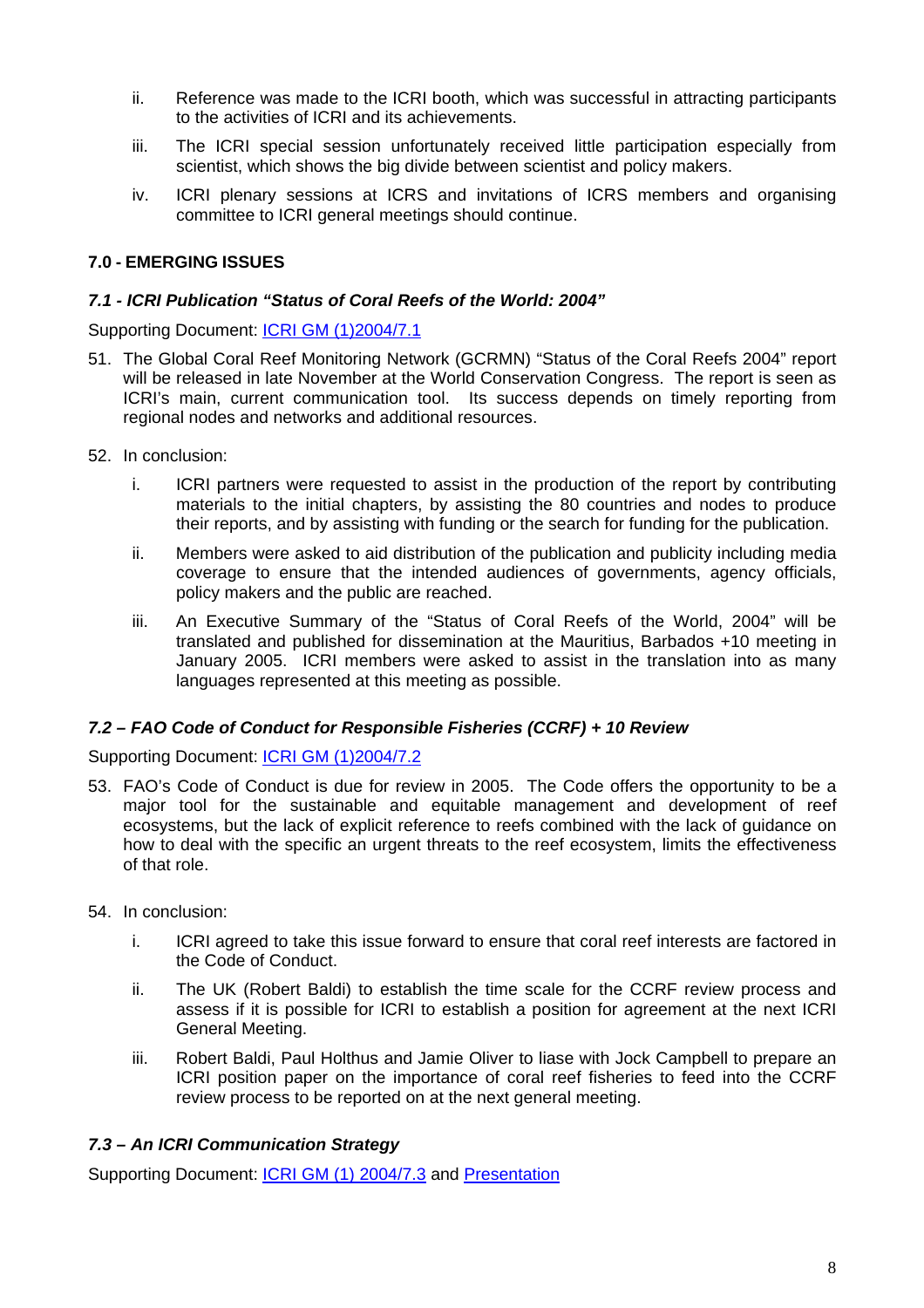- 55. ICRI has in the last 10 years carried out a lot of activities. However, there are concerns as to how well the goals and achievements of ICRI have been communicated to wider audiences.
- 56. A draft paper for the need for a communication strategy was presented to the meeting.
- 57. In discussion, the paper stimulated a number of ideas to be carried forward in future deliberations, as summarised:
	- i. The meeting agreed on the importance of communication and delivery approaches which focus on the needs of ICRI, i.e. to:
		- (a) Strengthen the role of ICRI and the secretariat,
		- (b) Improve efficiency and co-ordination,
		- (c) Monitor the achievements and progress of ICRI and ICRI meetings,
		- (d) Clarify the potential role of ICRI and partners in advocating coral reef conservation, the tools they have available and the opportunities for doing so, and
		- (e) Enable the increased participation of new members, in particular from developing countries and community organisations.
	- ii. Current abundance of acronyms does not help the clarification of ICRI's message.
	- iii. Suggested that a short brochure explaining ICRI and its operational networks could serve as a useful communication tool.
- 58. In conclusion the secretariat will consider the measures that would be taken, including the production on an ICRI brochure.

#### *7.4 – Dredging in Coral Reef Areas*

Supporting Document: **ICRI GM (1) 2004/7.4** 

- 59. UNEP Coral Reef Unit (CRU) reported that industries and other stakeholders had expressed interest in a compendium of practices, guidance, rules e.t.c that countries around the world have used and applied in dredging activities and whether this could be used to develop indicative guidance or guidelines.
- 60. In discussion these points were raised:
	- i. UNEP CRU should consider the production of good and bad dredging practices, rather than guidelines. These should be non-binding and advisory based on scientific information and case studies of a wide range of types of dredging activities.
	- ii. Caution should be taken in the wording of advice/guidance for dredging activities since some types of dredging are illegal in some countries and not others.
	- iii. It was recommended that a thorough literature review on dredging and its impacts be undertaken.
	- iv. Concerns were expressed that the production of guidelines for such a large, complex industry might lead to oversimplification of issues.
	- v. A representative from the dredging industry sector should be invited to attend the next ICRI meeting.
- 61. In conclusion:
	- i. UNEP CRU will consider the valuable comments raised by ICRI in the revision of the proposed terms of reference. The CRU will inform the next meeting of progress made in this matter.
	- ii. UNEP CRU will provide the ICRI secretariat with the contact details for an appropriate representative of the industry to attend the next ICRI meeting.
	- iii. ICRI members to contribute to discussion and provide case studies to the Coral Reef Unit.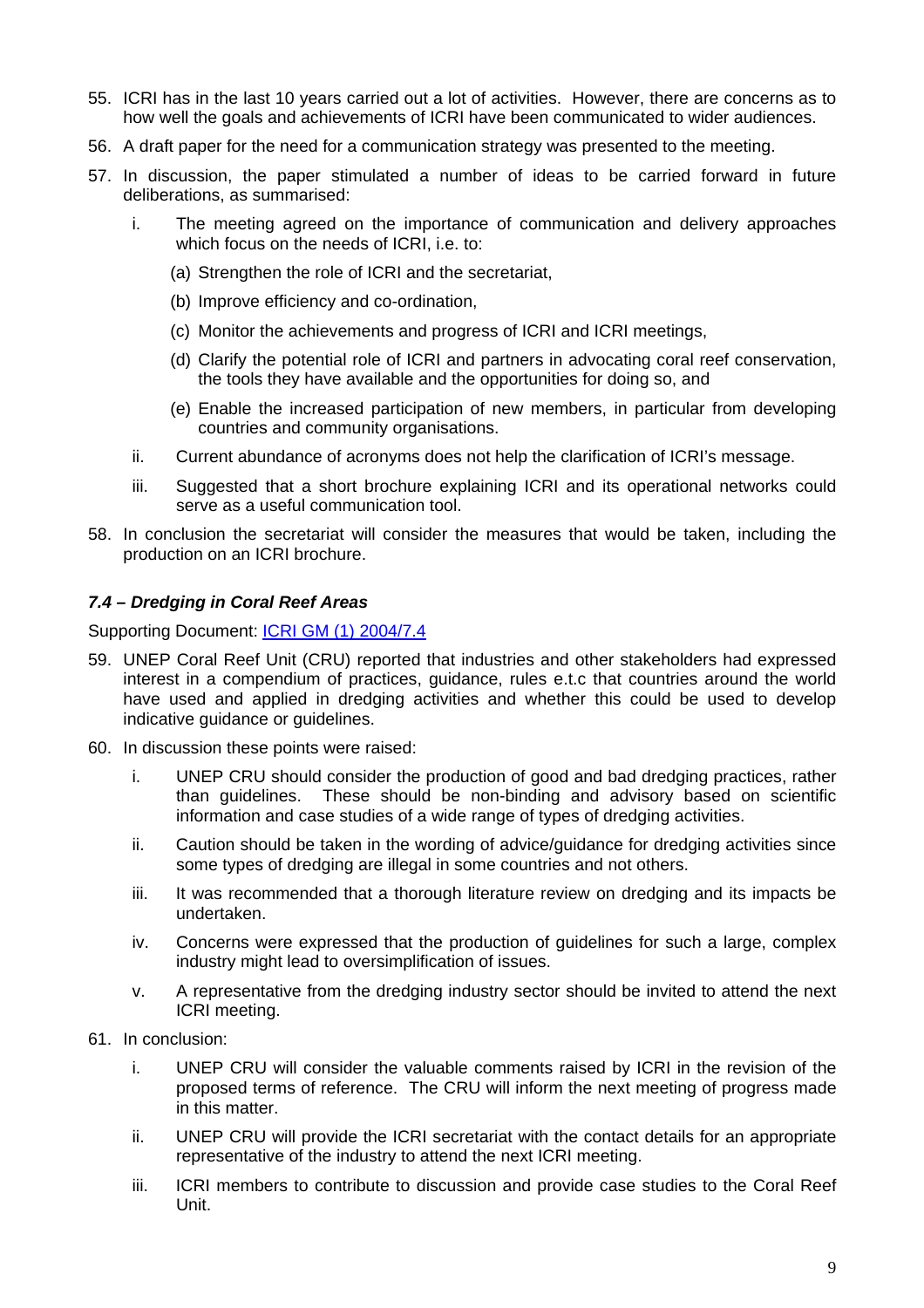iv. Paul Holthus to provide contacts and details of literature and studies.

# *7.5 ICRI's research priorities and facilitating the release of funding*

- 62. Outcomes of the 10th ICRS and stakeholder consultations held by the ICRI secretariat in the UK and Seychelles all highlighted the need to improve the linkages between science and policy. In order for policy to be better informed by science, policy relevant science is required as well as continuing improvements in enabling the appropriate dissemination of scientific findings and the information flow from scientist to policy maker. Identification of long term funding sources is needed to support these changes.
- 63. In discussion it was felt that ICRI should not become involved in research per se, but should provide guidance and direction as to what research is required.
- 64. The role of ICRI was discussed and the key themes emerging were that it should:
	- i. Facilitate information flow between scientists and policy makers,
	- ii. Facilitate the management of funding streams
	- iii. Potentially, ICRI could operate as the market place between donors and projects. A database of on going and completed research as well as funding opportunities would assist this role.
	- iv. There is a need to assist in the coordination of information that is now being collected, in some areas, such as the South Pacific, monitoring data is being gathered over time, but regional bodies need assistance in ensuring coordination and full use of the data.
	- v. A number of private industries could be encouraged to undertake monitoring activities as an effort to fulfil environmental responsibilities. Products such as those produced by GCRMN could help the standardisation of such data.
- 65. In conclusion it was agreed that:
	- i. Ecological and socio-economic monitoring are key elements of the management process.
	- ii. Funding is a critical issue and members were requested to provide support to help sustain coral reef research and management activities.

# **8.0 – MATTERS ARISING FROM MEMBERS REPORTS**

# *8.1 - Report from the Great Barrier Reef Marine Park*

- 66. The new zoning plan of the Great Barrier Reef (GBR) took effect on the 1st July 2004.
- 67. An initial US\$20M has been received to implement the plans over 3 years. This will be used for training, community educational programmes, production of maps, e.t.c.
- 68. Over 500 000 maps have been produced and distributed. Information booklets were also produced.
- 69. In terms of enforcement a more user-friendly approach in terms of education will be used, then move to a more powerful enforcement. However, there is still illegal activity (especially live coral trade).
- 70. For educational purposes, a sheet on 'Reef Guardian School Programme' was produced to encourage schools to become involved. Tourism operators and local governments are also interested to be involved.
- 71. In discussion, the following points were raised:
	- i. There is a need to look at how education and management can be improved.
	- ii. The GBRMPA has been long process indeed up to 20 years. The same process will probably take longer in the developing world.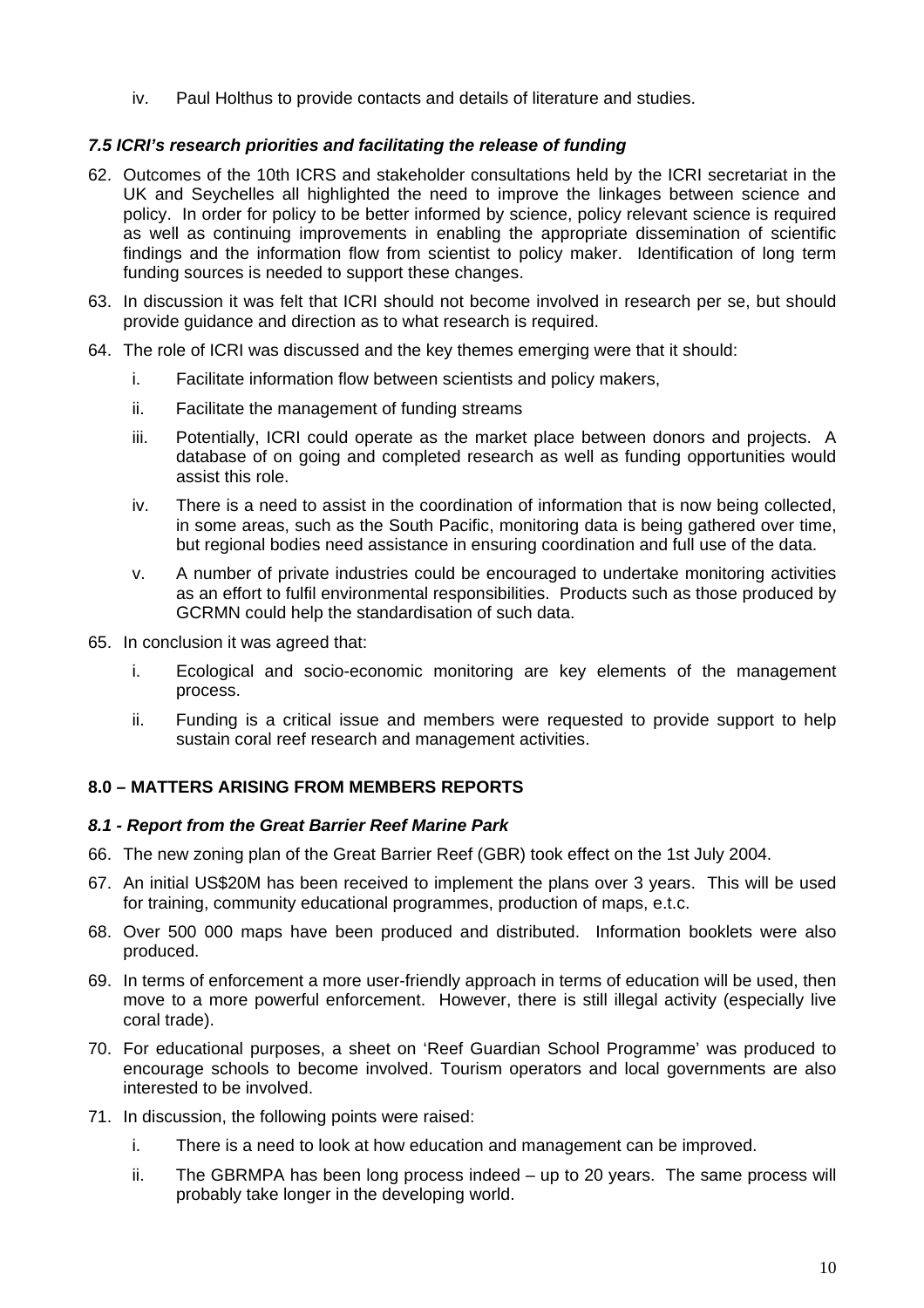### *8.2 - Report of the World Bank (Targeted Research; Mesoamerican Barrier Reef Project)*

Supporting document: [Presentation](http://www.icriforum.org/secretariat/okidoc/WB_targeted_research.ppt)

More information can be found at [www.worldbank.org](http://www.worldbank.org/)

- 72. Coral Reef Targeted Research and capacity building for management is a GEF/WB programme with 4 components and activities in 4 coral reef areas; Mesoamerica, East Africa, Philippines, Australia (GBR). This is seen as a 15-year project with collaboration with University of Queensland in partnership with UNESCO and IOC.
- 73. There are 4 centres of excellence (1) Puerto Morelos Marine Laboratory in Mexico; (2) Institute of Marine Science in Zanzibar – University of Dar Es Salaam in Tanzania; (3) Bolinao Marine Laboratory, University of the Philippines; and (4) Heron Island Research Station, University of Queensland Centre for Marine Studies which will act as information gateways. These will be linked in with other projects in the regions, hopefully generating tools that will lead into the management activities. Centres of excellence will have resources to carry out local research activities.
- 74. In conclusion the presentation was noted by the meeting.

#### *8.3 - The Coral Reef Alliance (CORAL)/ International Coral Reef Information Network*

Supporting document: [ICRI Agenda Item 8.3](http://www.icriforum.org/secretariat/okidoc/83_CORAL_report.pdf)

- 75. A summary report form the Coral Reef Alliance (CORAL) on ICRIN was given.
- 76. There is a lot of information available on ICRIN. There is an on line catalogue, discussion board, photo library and an NGO directory.
- 77. The website is well visited with about 7000 hits a month. Numerous requests are received daily for support, information and on technical matters.
- 78. The ICRIN site hosted at CORAL has been kept ongoing although there has not been any funding since January 2003.
- 79. In conclusion an informal ad hoc committee moderated by Jamie Oliver with partners from ICRAN, UNEP-WCMC, ICRI forum, Reef Check and CORAL was set up. The ad hoc committee will have the mandate of determining the future of ICRIN.

# *8.4 - Marine Aquarium Council (MAC)*

Supporting document: **ICRI agenda item 8.4** 

- 80. MAC was set up to address the problems of marine trade. A series of international standards, management plans and other tools have been set up. MAC has been involved with UNEP-WCMC in establishing a database on aquarium trade.
- 81. A video on MAC and their activities was shown and pointing to the need to get coral reef information out as in the animation 'Nemo' which got the attention of viewers around the world.
- 82. In conclusion, the presentation and short film were well received by the meeting.

#### *8.5 - Activities of the Caribbean Environment Programme (CEP) of UNEP*

Supporting document: [ICRI agenda item 8.5](http://www.icriforum.org/secretariat/okidoc/85_CEP_Report.pdf)

- 83. Stefan Hain conveyed the apology from members of the Caribbean Environment Programme who could not attend the meeting and mentioned that the report is available.
- 84. The report outlines the major activities of CEP in support of ICRI's objectives for the period November 2003 – July 2004. These include:
	- i. White Water to Blue Water Initiative.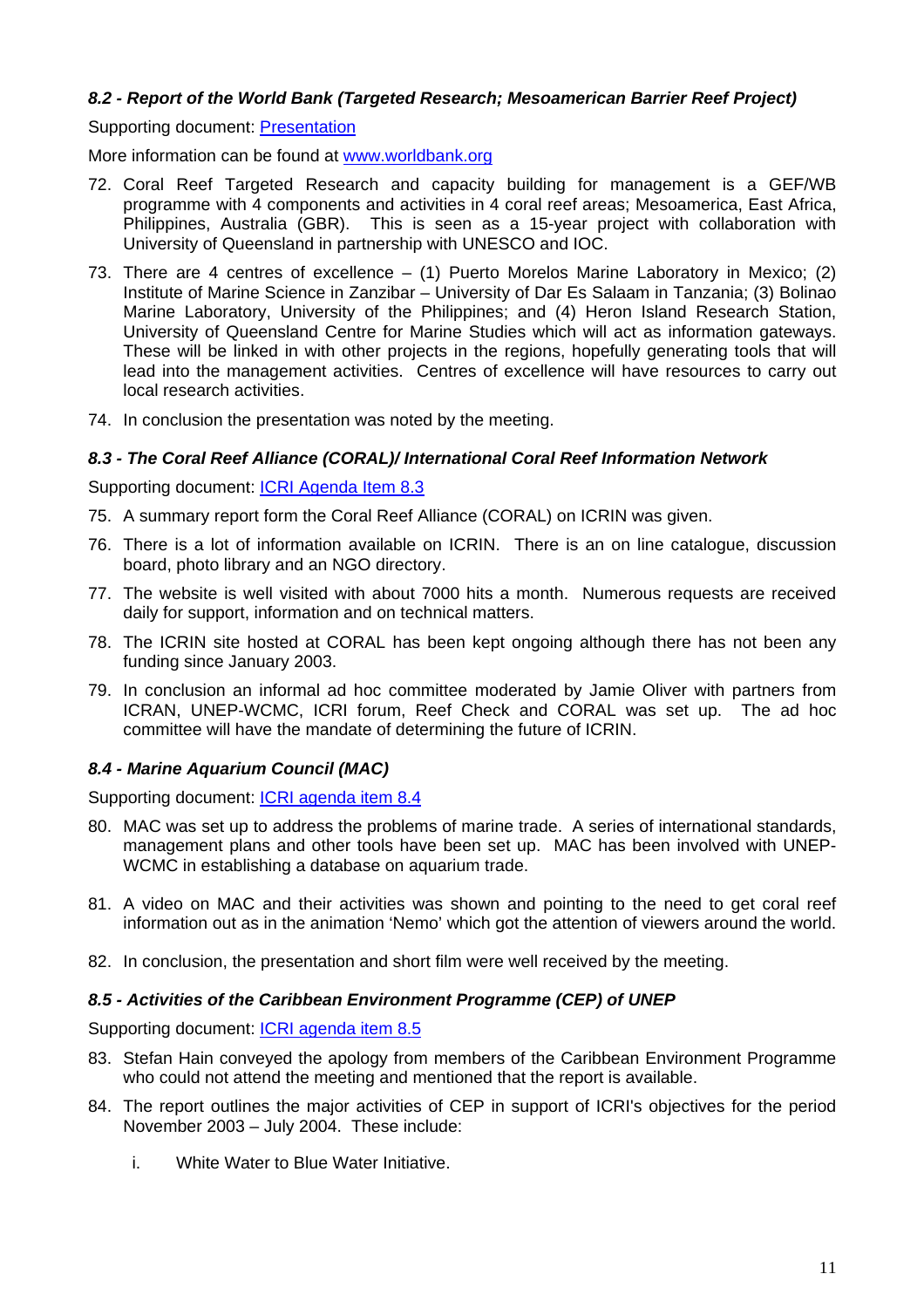- ii. Integrating Watershed and Coastal Area Management (IWCAM) in the Small Island Developing States (SIDS) of the Caribbean
- iii. Swedish Support for the Caribbean Environment Programme for 2003-2006
- iv. ICRAN's demonstration and target sites activities, and so on.
- v. Coordinating partner of the ICRAN MAR Project.

### **8.6 - IOC/ UNESCO and UNESCO WHC Progress Reports**

Supporting document: [ICRI agenda item 8.6.a](http://www.icriforum.org/secretariat/okidoc/86a_IOC_report.pdf) and [ICRI agenda item 8.6.b](http://www.icriforum.org/secretariat/okidoc/86b_whc_progress.pdf)

### *8.6.a - IOC/UNESCO Progress Report*

- 85. An update on IOC/UNESCO coral reef related activities is briefly outlined below. More detailed information is found in the supporting document.
	- i. GCRMN in the ROPME Sea area.
	- ii. GCRMN in South Asia.
	- iii. Reprint of 'Poverty and Reefs" publication through financial support from the ICRI secretariat and IOC/UNESCO.
	- iv. IOC-GEF/WB Working Group on Coral Bleaching and the CBD.

### *8.6.b - UNESCO WHC Progress Report*

- 86. The UNESCO World Heritage Centre continues to implement its Marine Programme. Activities to identify world heritage sites that contains coral reefs is ongoing.
- 87. Discussions have been initiated with the Coral Reef Alliance to establish collaboration between WHC and CORAL in relation to capacity building at world heritage coral reef sites on sustainable coral reef recreation.
- 88. The World Heritage Centre is interested in co-operating with ICRI for the conservation of existing and proposed World Heritage coral reef sites and welcomes ideas for collaboration.
- 89. In conclusion, the presentations were noted by the meeting.

# **8.7- National Country Reports**

90. There were a number of very good presentations. Importantly, these served to underline the potential of the ICRI partnership to raise awareness and promote synergies.

# *8.7.1 – Belize country report*

Supporting document: [ICRI Agenda Item 8.7/1](http://www.icriforum.org/secretariat/okidoc/871_belize_country_report.pdf)

91. Although Belize has not been actively participating in the International Coral Reef Initiative (ICRI), it has made great strides in developing and executing activities that are in line with ICRI's Call to Action and Framework for Action. The activities are outlined in the supporting document.

# *8.7.2 – Colombia country report*

Supporting document: **ICRI Agenda Item 8.7/2** 

- 92. Columbia has 49 protected areas of which only 7 contain coral reefs. Most of the coral reef research has been done on these seven protected areas.
- 93. Actions are requested to implement within coral reef protected areas of the world: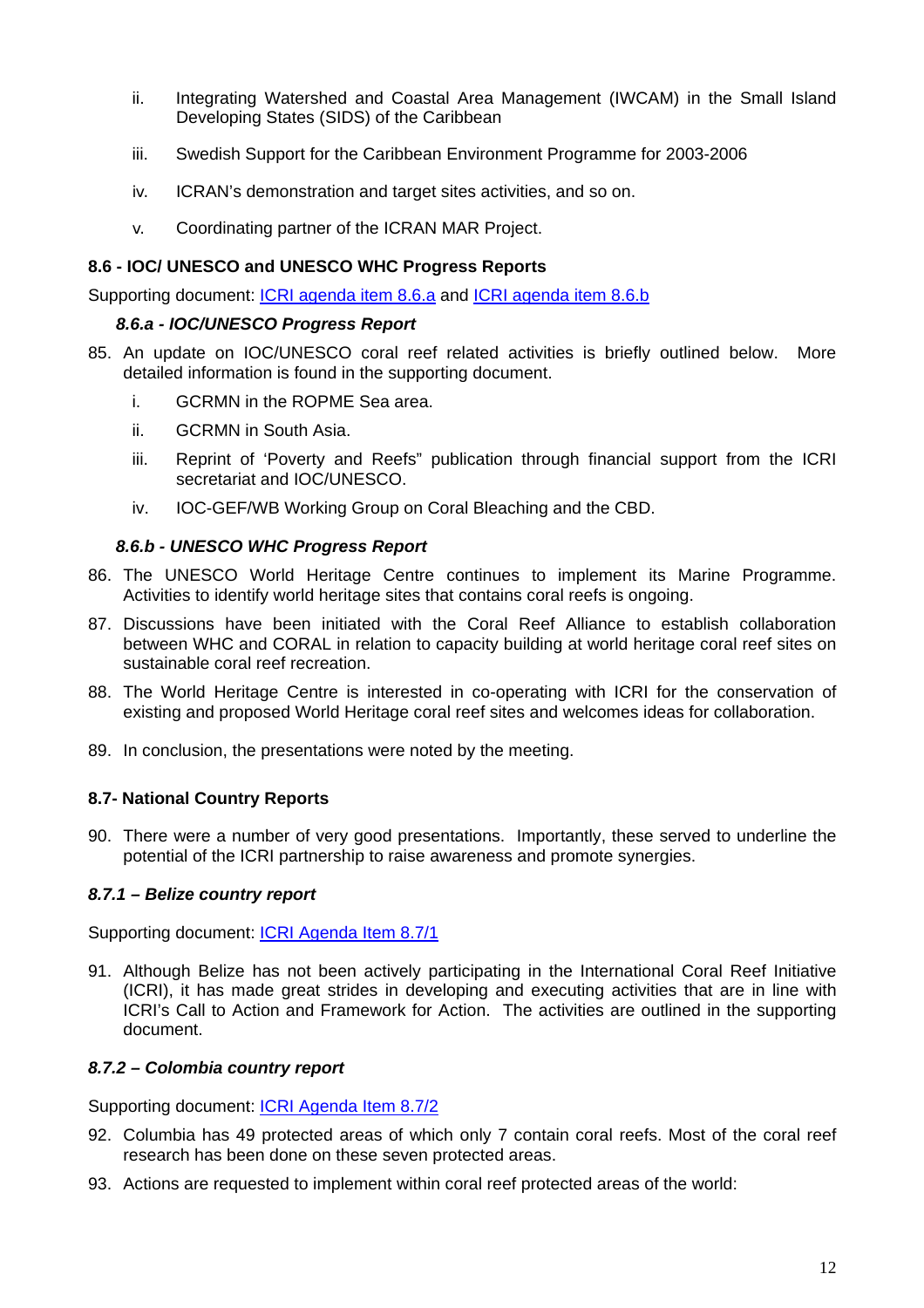- i. Inventory of ecological, social and economic indicators
- ii. Monitoring Programs
- iii. SIG
- iv. Assessments of Management Effectiveness
- v. Decision Support Systems
- 94. Further information is found in the supporting document.

# *8.7.3 – Report of the French Coral Reef Initiative (IFRECOR) activities*

Supporting document: [ICRI Agenda Item 8.7/3 \(Eng\)](http://www.icriforum.org/secretariat/okidoc/873_IFRECOR_English.pdf) [ICRI Agenda Item 8.7/3 \(French\)](http://www.icriforum.org/secretariat/okidoc/873_IFRECOR_French.pdf) **[Presentation](http://www.icriforum.org/secretariat/okidoc/IFRECOR1.ppt)** 

- 95. The French Coral Reef Initiative (IFRECOR) is a national initiative for overseas territories with coral reefs.
- 96. The initiative serves to raise awareness, exchange of experiences between overseas territories and the need for community participation to ensure sustainable management of coral reefs.
- 97. IFRECOR strengthened its links with ICRI at its last IFRECOR meeting when a representative of the ICRI secretariat, M. Jude Bijoux of the Seychelles was invited.
- 98. Further information on IFRECOR can be found at [http://www.ecologie.gouv.fr/rubrique.php3?id\\_rubrique=259](http://www.ecologie.gouv.fr/rubrique.php3?id_rubrique=259)
- 99. Members were requested to think about how to share this knowledge with other countries.

### *8.7.4 – Indonesia country report*

Supporting document: [ICRI Agenda Item 8.7/4](http://www.icriforum.org/secretariat/okidoc/874_Indonesian_CR.pdf)

- 100. An overview of the coral reef resources in Indonesia and their current status, the key human induced pressures (dependence of coastal communities on coral reefs, destructive fishing practices and land-based sources of pollution) was presented to the meeting.
- 101. The Coral Reef Information and Training Centre (CRITC) was established by the Institute of Sciences to conduct international outreach, distribute and disseminate awareness raising materials and build capacities across a range of stakeholders.
- 102. An outline of the national policy concepts for coral reef management as well as a description of the principles, strategies and programmes that guide policy making was given.

#### *8.8 - IUCN report*

- 103. IUCN World Conservation Union announced its new publication entitled "IUCN Global Coral Reef Portfolio". The Portfolio brings together the coral reef activities that are taking place throughout the Union, including the secretariat, regional offices, commissions (particularly the Species Survival Commission and the World Commission on Protected Areas) and significant partnership initiatives. It is a first step in developing a more targeted strategic coral reef program within IUCN.
- 104. IUCN is looking forward to increased engagement in coral reef issues, for example in coral reef invasive species and in coral reef resilience initiatives as well as strengthening current investment in coral reef regions and policy relevant to reefs.
- 105. The involvement of ICRI membership in developing and implementing further work was welcomed.

#### *8.9 - WWF report*

106. The importance of communicating to larger communities was stressed.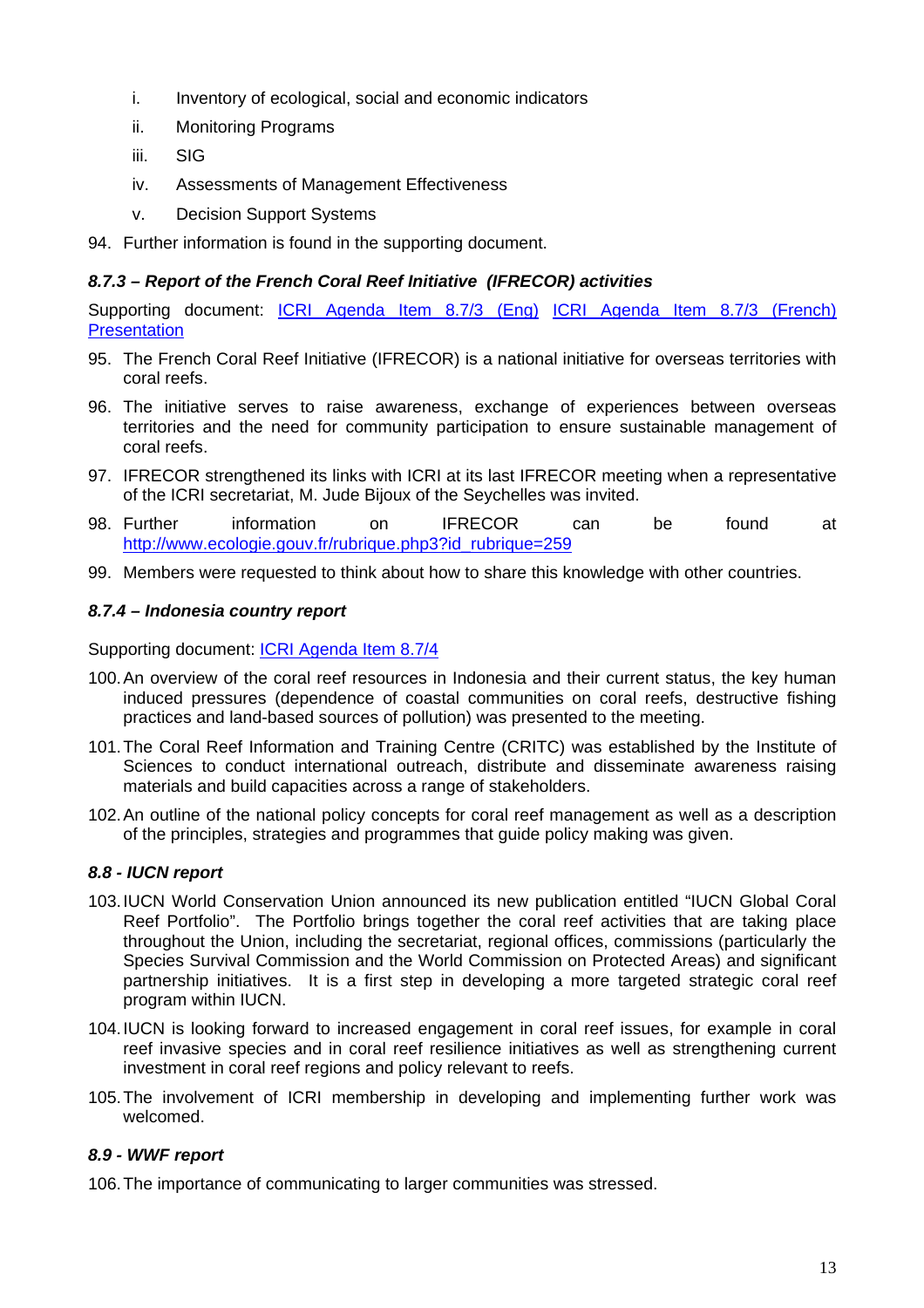107. The activities of WWF were briefly outlined.

- i. WWF has been working with academic partners on economic valuation of coral reefs.
- ii. Working with World Bank on projects such as Management Effectiveness of MPAs.
- iii. Sponsored publication on worldwide cost of MPAs.
- iv. Establishment of MPAs in the East African Marine Eco-region (EAME).
- v. In Philippines assessing use of diver fees to help fund the parks.
- vi. Working with ICRAN to further MPA and coral reef awareness activities in Vietnam.
- 108. WWF extended their thanks to Norway for supporting cold water corals, and to Australia for their contribution and a great step forward in MPA establishment.

### *8.10 – Reef Check report*

- 109. An update on the development within Reef Check since the last ICRI general meeting was given. These are briefly listed below'
	- i. Members interested in training and organising workshops were invited to contact Reef Check, so that they can help.
	- ii. Reef Check has been collaborating with various partners (governments, NGOs, academia).
	- iii. Reef Check has now grown to a full service NGO and by the end of the year it will be a fully independent organisation.
	- iv. Reef Check is undertaking a GEF project on aquarium trade in collaboration with MAC.
	- v. Socio-economic monitoring will be starting soon in collaboration with NOAA and GCRMN.
	- vi. A web based reef advisory system under development.

# *8.11 – WorldFish Centre*

110. An update of activities at the World Fish Centre was given to the meeting.

- i. The Solomon Islands are culturing black pearls, which are being sold through an auction.
- ii. A WorldFish/ICRAN GEF project is being developed. This will be a knowledge-based project drawing on all lessons learned from all other GEF projects. Members were encouraged to provide their views.
- iii. The World Fish Centre is re-organising activities into certain campaigns. One of which will look at is coral reef livelihoods.
- iv. ReefBase is working closely with Reef Check, by also hosting their website and database. Members interested in hosting their website at ReefBase were encouraged to do so as they can benefit from advantages like access to ReefBase.
- v. ReefBase recently published monitoring assessment of bleaching protocol with WWF. A copy is available on ReefBase.
- vi. ReefBase will progressively load papers of all coral reef symposia on its website and will work with ISRS to achieve this.
- vii. ReefBase and UNEP-WCMC will be repositories for information coming out of the millennium-mapping project.

111. In conclusion, the reports and presentations were noted by the meeting.

### **9.0 - ICRI OPERATIONAL NETWORKS**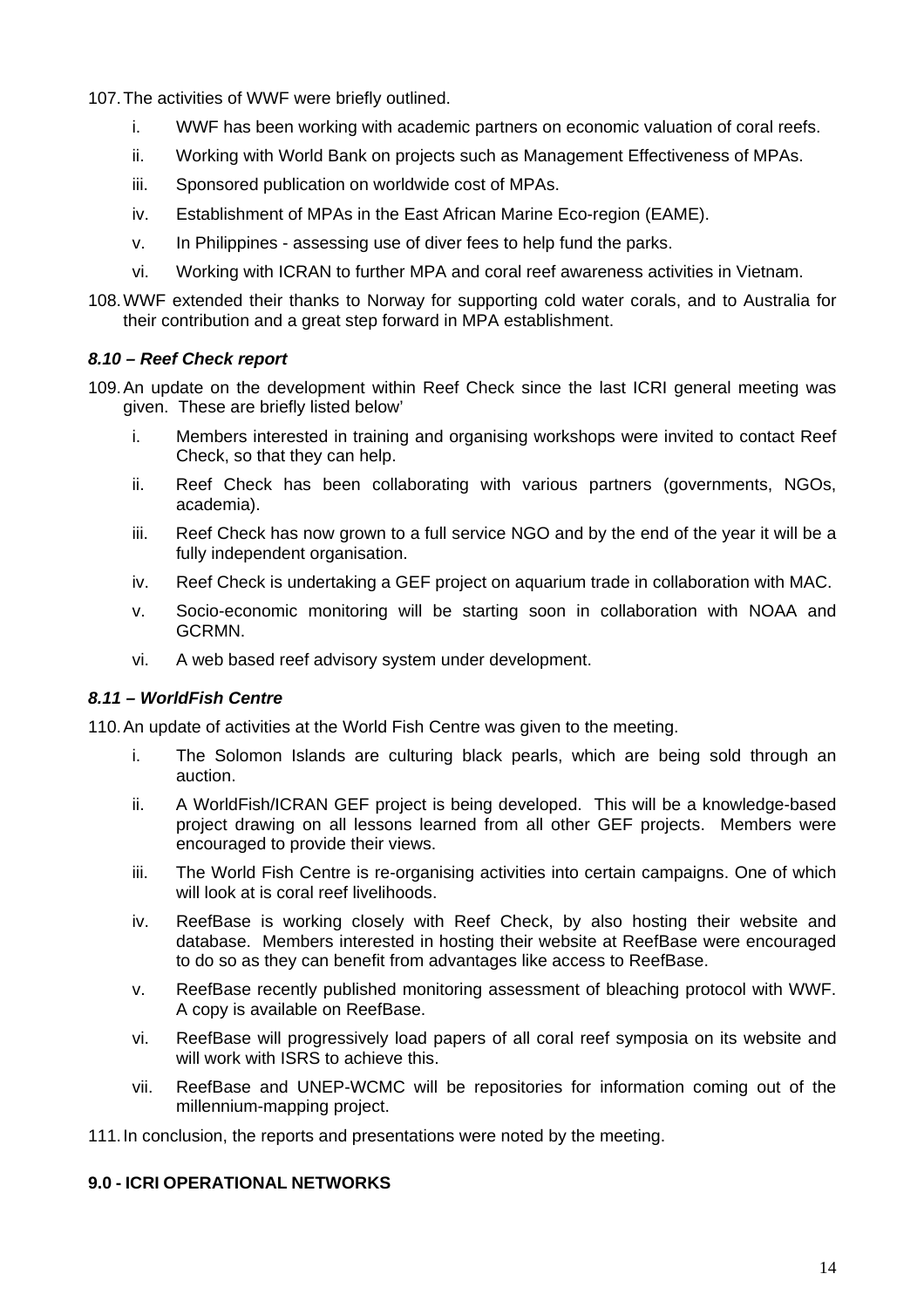# *9.1 - ICRAN: Discussion of ICRAN Committee's recommendations on the future of ICRAN*

# *ICRAN Status report*

Supporting document: [ICRI GM \(1\)2004/9.1a/Inf](http://www.icriforum.org/secretariat/okidoc/91a_ICRAN_progress_update.pdf) and ICRI GM (1)2004/9.1.b/Inf

- 112. The information presented is within the March 2004 edition of the ICRAN biannual newsletter and a summarised account of further ICRAN activities that have taken place outside the scope of the newsletter.
- 113. In discussion it was highlighted that ICRAN would like to see the continued expansion of sites in the various regions and provide an increased number of opportunities for site exchanges and learning exchange.
- 114. It is clear that an integrated approach is required to achieve community sustainability and tackle issues of poverty in reef dependent communities. There may well be scope to increase site-based activities to encourage more community learning about the ecosystems on which they depend.

### *The future of ICRAN*

Additional supporting documents:

[Report to ICRI on ICRAN Steering Committee Meeting](http://www.icriforum.org/secretariat/okidoc/Report_to_ICRIonICRANSCmeeting07_2004.pdf)

[Developing a new framework for ICRAN](http://www.icriforum.org/secretariat/okidoc/Report_to_ICRIonICRANSCmeeting07_2004.pdf)

[UNEP statement on ICRAN to ICRI](http://www.icriforum.org/secretariat/okidoc/Developing_frameworkforICRAN07_2004.pdf)

- 115. Following the mid-term evaluation there were discussion between ICRAN partners to achieve a consensus on how to take ICRAN forward with the most appropriate governance and management structure to achieve ICRAN's goals. At the time of the ICRI meeting no consensus had been reached between partners and UNEP, although the discussions are still ongoing. The three underlying issues, which are still points of discussion, are:
	- i. There is agreement that ICRAN should be regionally focussed and that governments should be included in the process. However there is lack of agreement as to how this should be undertaken, particularly where some governments in a region are less keen than others.
	- ii. There are concerns on whether ICRI is sufficiently represented on the ICRAN board.
	- iii. There is full agreement that ICRAN focuses on managing coral reefs and people. There is disagreement about the use of a slogan "reefs for people". Some ICRI members are not comfortable working with this slogan as an obligatory title.
- 116. The ICRAN Steering Committee invites advice and comments from ICRI as to how the ICRI members see the most appropriate way forward for ICRAN.
- 117. In discussion the following points were raised:
	- i. ICRI members are keen that discussions reach a conclusion as soon as possible to enable fundraising activities to continue for ICRAN.
	- ii. Time would be required for ICRI members to consider the details of the proposal and the reports of the Steering Committee and ICRAN Board.

118. In conclusion it was decided that:

- i. The latest draft of the "ICRAN Reefs for People" proposal will be posted on the ICRI Forum for open comment until the 3rd September 2004.
- ii. UNEP-CRU will prepare a cover note, which will accompany the document to highlight the three pertinent areas for discussion, to guide the comments of ICRI members and to facilitate the compilation of views offered.
- iii. The ICRI secretariat will compile views.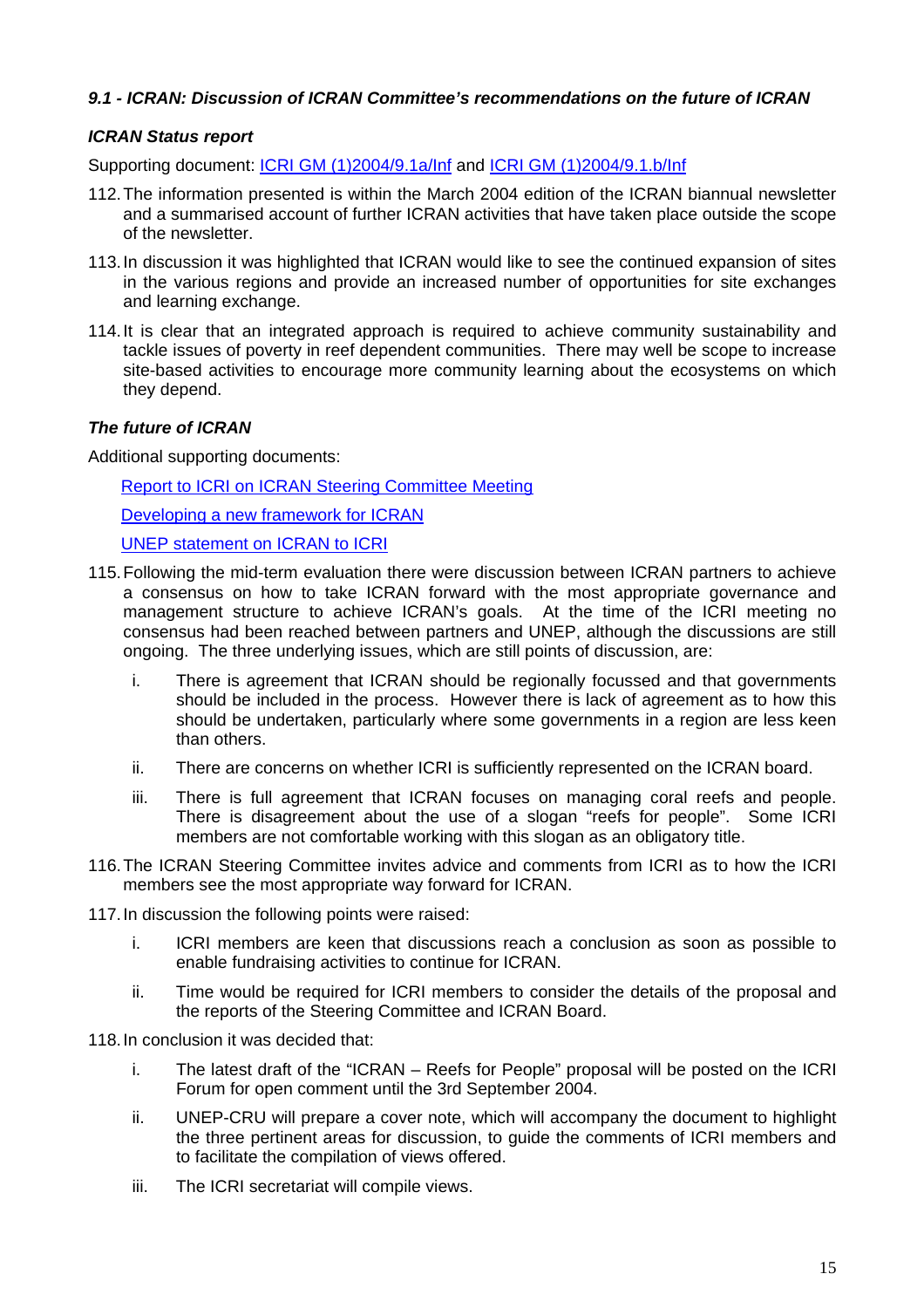iv. The ICRI Co-chairs will use these views to moderate the negotiation of compromise between ICRAN partners.

# *9.2 – GCRMN Report*

Supporting document: [ICRI GM \(1\) 2004/9.2](http://www.icriforum.org/secretariat/okidoc/92_GCRMN.pdf)

- 119. The report covers the past 7-months period and was also submitted to UNEP as the midcontract report for the contractual period from October 2003 to September 2004 using funds provided by the USA to UNEP for coral reef coordination.
- 120. The support for phase 3 of CORDIO was announced. US\$1.6 over 3 years from 2003-2006. The programme will build on previous work focusing on alternative livelihoods and continued collaboration with GCRMN. The new node coordinator, Jerker Tamelander is also the joint IUCN coordinator for South Asia, which will facilitate closer linkages between organisations in the region.

### *9.3 – GCRMN and its sustainability as an ICRI Operational Unit*

Supporting document: [ICRI GM \(1\) 2004/9.3/1](http://www.icriforum.org/secretariat/okidoc/93_GCRMN_Future_statement.pdf)

- 121. The supporting document provides details of the range of products and activities undertaken by GCRMN, and actions requested from ICRI members to assist in the further development of GCRMN. It also highlights the two largest problems for the future of the GCRMN and all the associated organisations:
	- i. A lack of long-term sustainable funding, with most components running on year to year budgets put together from a range of sources, or through generous contributions from host institutions.
	- ii. A dependency on a few key people scattered over the world who are the critical catalysts for ensuring that the GCRMN continues to monitor and report on the status of the world's coral reefs.

122. In Conclusion:

- i. It is requested that ICRI members provide support to help sustain the work of GCRMN over the long term.
- ii. ICRI should encourage private industry to employ standard GCRMN monitoring tools in their work.

# **10-0 - ICRI WORKING GROUPS**

#### *10.1 – Report of the Fossil coral ad hoc committee*

123. The report from this ad hoc committee was joined with agenda item 10.6

#### *10.2 – Report of the Cold Water Corals ad hoc committee*

Supporting document [ICRI GM \(1\) 2004/10.2/1](http://www.icriforum.org/secretariat/okidoc/102_ICRIcoldwatercorals.pdf)

- 124. At the ICRI meeting held in TCI, November 2003, a cold water coral ad hoc committee convened by Robert Canning (UK) was set up to examine further the issue of cold-water coral reefs. Their report was presented at the meeting.
- 125. In addition, the UNEP Coral Reef Unit presented the report "Cold-water coral reefs out of sight no longer out of mind" to ICRI.
- 126. In discussion, the following points were raised:
	- i. ICRI has considerable potential to promote collaboration and action to help better protect and manage vulnerable cold-water coral reefs and related ecosystems (as it does tropical coral reefs).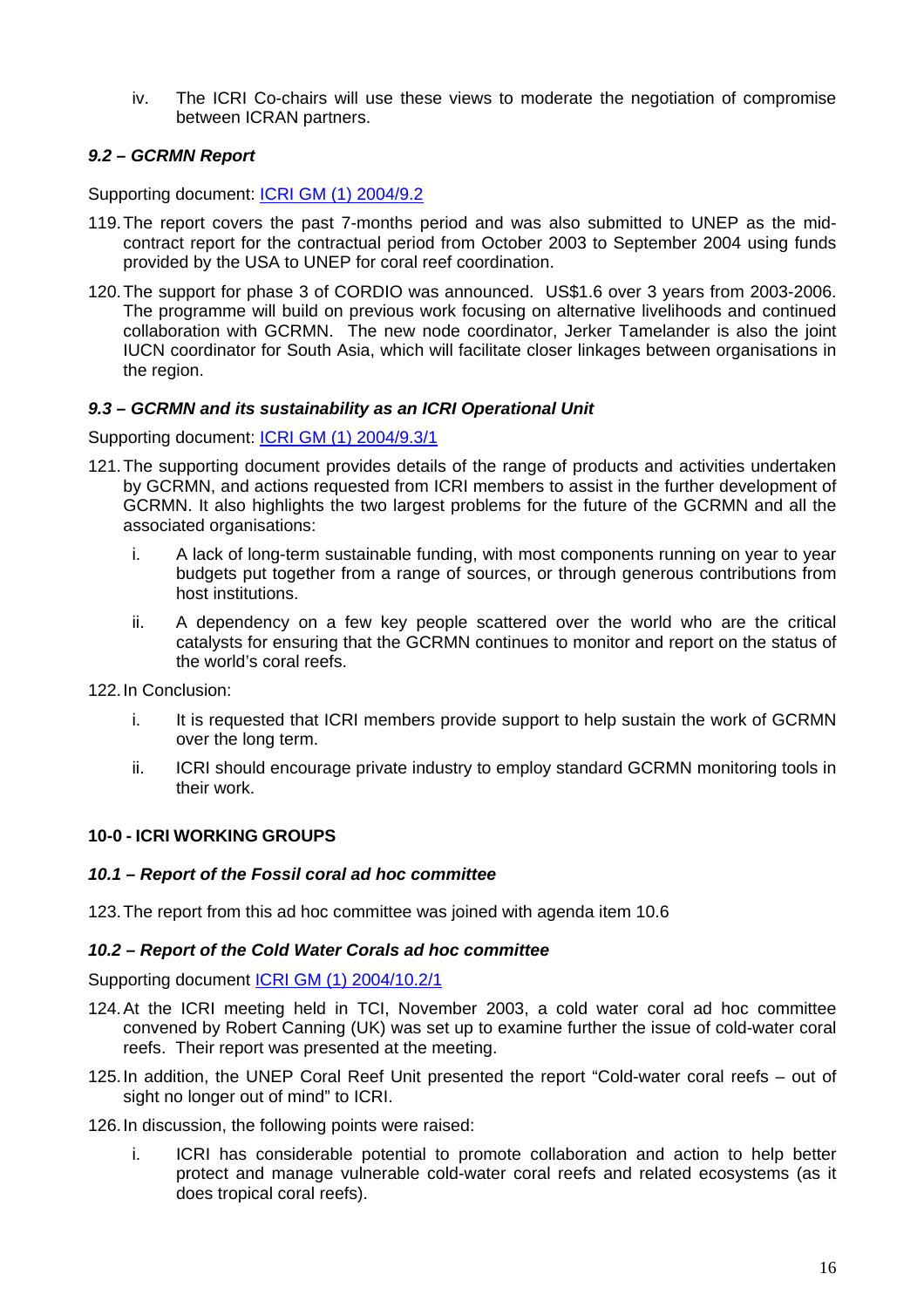ii. ICRI's work on cold-water corals would be additional work rather than be at the expense of tropical coral work. There is no reason to believe that including cold-water corals within ICRI's remit will lead to less funding or consideration of tropical corals.

127. In conclusion ICRI agreed:

- i. To adopt the attached decision as the basis for including cold-water coral reefs within its remit.
- ii. To extend the ad hoc committee to include representatives from the UK, US, Norway and UNEP, inviting others to participate.

# *10.3 – Report on ICRI Scorecard*

Supporting document: [ICRI GM \(1\)2004/10.3](http://www.icriforum.org/secretariat/okidoc/103_ICRI_SCORECard.pdf)

- 128. A score card has been developed by the World Bank in response to recommendations voiced at ICRI meetings. Based on a version for MPAs, it provides a tool to assess the effectiveness of ICRI and its members' progress against ICRI goals and objectives. A revised Draft ICRI Scorecard, based on the ICRI "Call to Action" has been developed for comments.
- 129. In discussion, it was felt that there needs to be a testing phase to assess the limitations of the process, and practicality issues for its completion. Some country representatives, such as the UK and India were keen to apply the scorecard.

130. In conclusion,

- i. ICRI called upon member countries to take action to collaborate in the testing phase of the ICRI score card development and provide feed back to ensure feasibility of completing the process and the reliability of information provided, in particular where critical assessment is required.
- ii. The UK to write a letter to their Overseas Territories to pilot test the scorecard.

#### *10.4 – Report from Assessment Protocol Discussion Group*

131. No report was submitted to the meeting.

#### *10.5 – Report on ICRI Operational Networks*

Supporting documents: [ICRI GM \(1\)2004/10.5/1](http://www.icriforum.org/secretariat/okidoc/105_ICRI_Networks_WG_report.pdf)

132. This working group was established at the request of the ICRI members at the 2003 meeting in Gland in an effort to clarify the roles and relationships of the operational networks of ICRI. The group was prompted by the secretariat to submit its report to the ICRI meeting.

133. In discussion the following points were raised:

- i. It is necessary to have clear and close links between the operational networks and ICRI.
- ii. It would be better to have a descriptive statement (or agreement) between ICRI and the Operational Networks, covering goals, evaluations, reporting.
- iii. There should be a distinction between global Operational Networks and ICRI-related programmes of projects to be endorsed and labelled by ICRI.
- iv. The Operational Network should be focussed, avoiding overlaps and will be well functioning.
- 134. It was clarified that any new Operational Network should present their case, identifying the value that would be added to the Initiative, to the ICRI General Meeting for a decision.

135. In Conclusion, it was felt that the work set out for the Operational Working had been achieved.

### *10.6 – Report from the Trade working group*

Supporting documents: [ICRI GM \(1\)2004/10.6/ 1](http://www.icriforum.org/secretariat/okidoc/106_ICRI_CPC_Trade.pdf) and [Presentation](http://www.icriforum.org/secretariat/okidoc/International_Trade.ppt)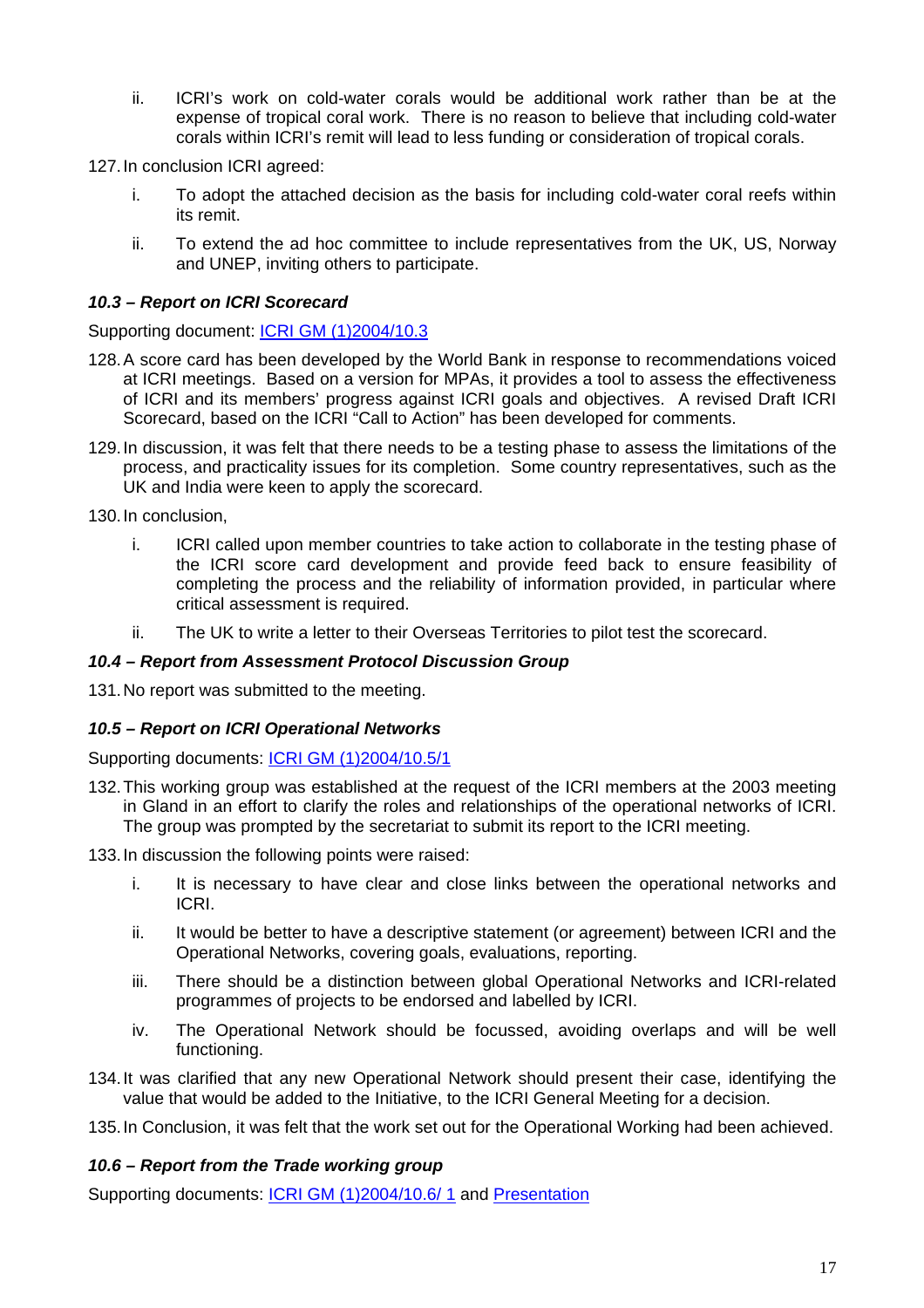#### Additional document: Trade Update

- 136. During the last meeting of ICRI in November 2003, a decision was taken to reconstitute the working group on International Trade as a forum to discuss current and upcoming trade issues. A report was submitted to the meeting from which further details can be found.
- 137. The working group brought forward, for the consideration of ICRI members at this meeting, a draft resolution on upcoming CITES issues. The Resolution called upon ICRI members to encourage national CITES authorities to:
	- i. Review the proposal on fossil corals:
	- ii. Review the proposal to list the humphead wrasse under Appendix II.
- 138. Further recommendations and requests can be found in the resolution.
- 139. In conclusion the ICRI membership agreed to adopt the resolution on International Trade with minor changes. See [Decision on International Trade](http://www.icriforum.org/secretariat/okidoc/Decision_International_Trade07_2004.pdf).

### **11.0 - ICRI FORUM**

#### **11.1 – Update from the ICRI Forum and Outcomes of ICRI Forum Review and continuation of support for the ICRI Forum**

- 140. An update of activities since the last ICRI meeting in November 2003 was provided including the very successful launch of the quarterly ICRI Newsletter. These are:
	- i. The new design of the ICRI Forum
	- ii. Continued increase in users of the Forum.
	- iii. Promotion of the use of the Forum as the primary mode of communication and information exchange for ICRI.
	- iv. Greater use of the discussion for a.
	- v. Increased use of the Forum as the central location for posting all documents associated with ICRI meetings.
	- vi. The financial support for the ICRI Forum ceased as of the 30th June 2004. It is currently being subsidised by AJH Environmental Services, which is not sustainable. Funding must be secured in the region of US\$35,000 for current activities of the forum to continue.

#### 141. In conclusion ICRI Members were requested to:

- i. Become registered members.
- ii. Contribute to the quarterly ICRI Newsletter
- iii. Consider how to identify funding for the continuation of the ICRI Forum and the appropriateness for the ICRI secretariat to fund the Forum.
- iv. Consider potential collaboration with WorldFish Centre/ ReefBase who offered logistical support to achieving an improved and more coordinated service.
- v. The ICRI secretariat to consider financial support for the continuation of the ICRI Forum.

#### **12.0 - FINANCIAL MATTERS**

#### *12.1 - Budget and administration of US counterpart contributions to support UNEP's work on coral reefs and ICRI*

142. In recent years, the United States Government has kindly provided UNEP with annual counterpart contributions to support UNEP's work on coral reefs and the International Coral Reef Initiative (ICRI). This contribution was made again for the year 2004.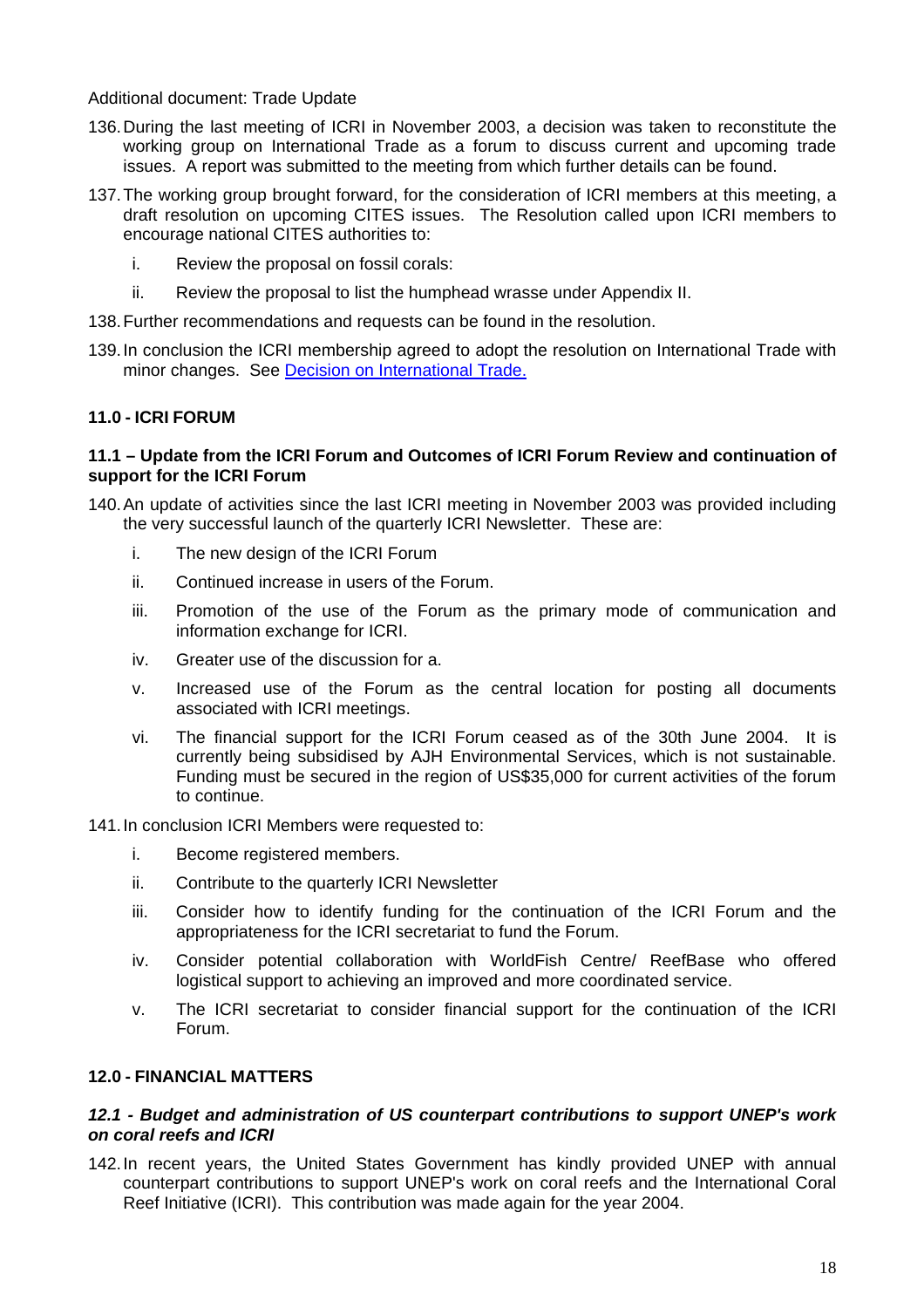143. In discussion:

- i. ICRI gratefully acknowledged the US for their continuing and significant contribution and urged the US to continue this support.
- ii. The UNEP CRU was acknowledged for its work in ensuring the transparency and partnerships in the revised administration of these funds.
- iii. It was suggested that funding of the ICRI Forum be considered as one possible use of ICRI secretariat funds.
- iv. The ICRI Executive Authority to discuss proposals with UNEP-CRU.

#### **13.0 – ANY OTHER BUSINNESS**

#### *13.1 – ITMEMS 3*

Supporting document: [ICRI GM\(1\)2004/13.1/inf](http://www.icriforum.org/secretariat/okidoc/130_ITMEMS3.pdf)

- 144. ICRI agreed to establish an ITMEMS 3 planning working group moderated by Richard Kenchington to develop a detailed proposal for decision at the next ICRI general meeting.
- 145. Discussions will take place through the ICRI Forum and ICRI members were invited to consider their ability to host the meeting, which will fall in 2006 during the Japan/Palau hosting of the ICRI secretariat.

#### *13.2 – Announcement of the Cold Water Coral Reef publication.*

Supporting document: [Presentation](http://www.icriforum.org/secretariat/okidoc/UNEP_CWCR.ppt)

146. Stefan Hain introduced the publication and the processes leading up to this publication. Electronic copies of the report can be downloaded from [www.unep-wcmc.org](http://www.unep-wcmc.org/)

#### *13.3 - A study of participation in ICRI*

- 147. Mark Andrews of Kings College London is currently undertaking a study aimed at understanding stakeholder participation in ICRI. A total of 118 ICRI and ICRS members participated in a questionnaire survey.
- 148. The report will be completed in early September and the results will be available online through the September edition of the ICRI Newsletter.

# **14.0 - FUTURE MEETING ARRANGEMENTS**

#### *14.1 Third ICRI General Meeting of the UK/Seychelles Secretariat*

- 149. The 3rd General Meeting of the current secretariat will be held in the Seychelles, March/April 2005. The secretariat will consider holding the meeting around the time of another meeting in the region so as to benefit from wider members' participation.
- 150. Rolph Payet to lead a discussion on the ICRI Forum regarding a suitable date for the 3rd General Meeting and potential activities for the 10th Anniversary of the ICRI Call to Action and the Framework for Action.

#### **CLOSE OF MEETING**

- 151. On behalf of the ICRI Meeting, the Co-chairs expressed their sincere gratitude to the hospitality of the Japanese team and for all the preparatory arrangements made. They also thanked the contribution of UNEP-WCMC in their role as administrative support for the ICRI secretariat, the ICRI Forum moderators and to the ICRI members present for the constructive and positive atmosphere, allowing for such productive dialogue on such challenging issues.
- 152. The meeting recognised the work undertaken by the ad hoc committees and their coordinators.